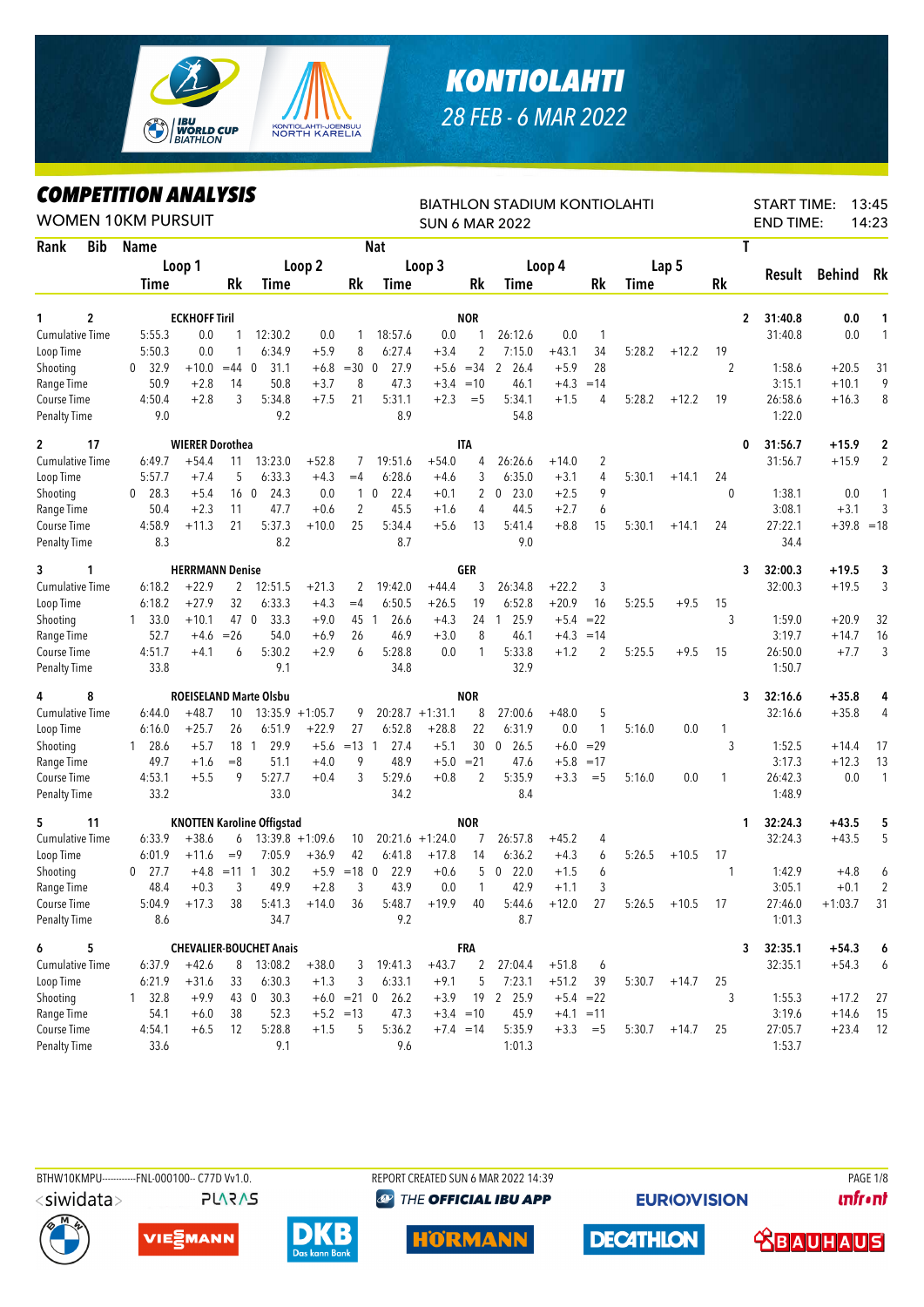| <b>Bib</b><br>Rank                 | <b>Name</b>          |                                      |                        |                               |                    |                        | <b>Nat</b>                       |                         |                  |                                |                      |                |        |         | Τ                    |                    |                        |                |
|------------------------------------|----------------------|--------------------------------------|------------------------|-------------------------------|--------------------|------------------------|----------------------------------|-------------------------|------------------|--------------------------------|----------------------|----------------|--------|---------|----------------------|--------------------|------------------------|----------------|
|                                    |                      | Loop 1                               |                        |                               | Loop 2             |                        |                                  | Loop 3                  |                  |                                | Loop 4               |                |        | Lap 5   |                      | Result             | <b>Behind</b>          | Rk             |
|                                    | Time                 |                                      | Rk                     | <b>Time</b>                   |                    | Rk                     | Time                             |                         | Rk               | Time                           |                      | Rk             | Time   |         | Rk                   |                    |                        |                |
|                                    |                      |                                      |                        |                               |                    |                        |                                  |                         | <b>CZE</b>       |                                |                      |                |        |         |                      |                    |                        | 7              |
| 20<br>7<br><b>Cumulative Time</b>  |                      | JISLOVA Jessica<br>$7:07.0 + 1:11.7$ | 15                     | 13:52.6                       | $+1:22.4$          | 14                     |                                  | $20:31.1 + 1:33.5$      | 9                | 27:14.1                        | $+1:01.5$            | 7              |        |         | 0                    | 32:36.8<br>32:36.8 | $+56.0$<br>$+56.0$     | 7              |
| Loop Time                          | 6:04.0               | $+13.7$                              | $=12$                  | 6:45.6                        | $+16.6$            | 20                     | 6:38.5                           | $+14.5$                 | $=8$             | 6:43.0                         | $+11.1$              | 11             | 5:22.7 | $+6.7$  | 8                    |                    |                        |                |
| Shooting                           | 29.8<br>0            | $+6.9$                               | $= 28$                 | 32.6<br>$\mathbf{0}$          | $+8.3$             | 42                     | $\overline{0}$<br>26.4           | $+4.1$                  | 21               | 24.0<br>0                      | $+3.5$               | $=13$          |        |         | $\theta$             | 1:52.9             | $+14.8$                | $=18$          |
| Range Time                         | 53.6                 | $+5.5$                               | $=35$                  | 55.8                          | $+8.7$             | $=37$                  | 49.8                             | $+5.9$                  | 31               | 45.9                           | $+4.1$               | $=11$          |        |         |                      | 3:25.1             | $+20.1$                | 25             |
| Course Time<br><b>Penalty Time</b> | 5:02.1<br>8.3        | $+14.5$                              | $= 27$                 | 5:41.2<br>8.5                 | $+13.9$            | 35                     | 5:39.7<br>9.0                    | $+10.9$                 | 23               | 5:48.5<br>8.5                  | $+15.9$              | 34             | 5:22.7 | $+6.7$  | 8                    | 27:34.2<br>34.4    | $+51.9$                | 25             |
| 32<br>8                            |                      | <b>PREUSS Franziska</b>              |                        |                               |                    |                        |                                  |                         | <b>GER</b>       |                                |                      |                |        |         | 0                    | 32:41.1            | $+1:00.3$              | 8              |
| <b>Cumulative Time</b>             |                      | $7:21.4 +1:26.1$                     | 22                     |                               | $13:57.6 + 1:27.4$ | 15                     | 20:36.1                          | $+1:38.5$               | 11               | 27:16.5                        | $+1:03.9$            | 8              |        |         |                      | 32:41.1            | $+1:00.3$              | 8              |
| Loop Time                          | 5:56.4<br>28.2<br>0  | $+6.1$<br>$+5.3$                     | 3<br>$=14$ 0           | 6:36.2<br>30.2                | $+7.2$<br>$+5.9$   | 9<br>$=18$             | 6:38.5<br>28.4<br>$\overline{0}$ | $+14.5$                 | $= 8$<br>37      | 6:40.4<br>26.2<br>$\mathbf 0$  | $+8.5$<br>$+5.7$     | 10<br>26       | 5:24.6 | $+8.6$  | 12<br>0              | 1:53.2             |                        | $= 21$         |
| Shooting<br>Range Time             | 51.1                 | $+3.0$                               | 15                     | 52.7                          | $+5.6$             | 16                     | 49.6                             | $+6.1$<br>$+5.7$        | $=29$            | 48.4                           | $+6.6$               | $= 23$         |        |         |                      | 3:21.8             | $+15.1$<br>$+16.8$     | 17             |
| Course Time                        | 4:57.3               | $+9.7$                               | 16                     | 5:35.3                        | $+8.0$             | 22                     | 5:40.9                           | $+12.1$                 | $=29$            | 5:44.0                         | +11.4                | 24             | 5:24.6 | $+8.6$  | 12                   | 27:22.1            | $+39.8 = 18$           |                |
| <b>Penalty Time</b>                | 7.9                  |                                      |                        | 8.2                           |                    |                        | 8.0                              |                         |                  | 8.0                            |                      |                |        |         |                      | 32.3               |                        |                |
| 9<br>7<br><b>Cumulative Time</b>   | 6:36.5               | <b>OEBERG Elvira</b><br>$+41.2$      |                        |                               | $14:00.7 + 1:30.5$ |                        | 20:57.3                          | $+1:59.7$               | <b>SWE</b><br>19 |                                | $27:33.1 + 1:20.5$   |                |        |         | 4                    | 32:51.5<br>32:51.5 | $+1:10.7$<br>$+1:10.7$ | 9<br>9         |
| Loop Time                          | 6:17.5               | $+27.2$                              | 31                     | 7:24.2                        | $+55.2$            | 16<br>49               | 6:56.6                           | $+32.6$                 | 25               | 6:35.8                         | $+3.9$               | 11<br>5        | 5:18.4 | $+2.4$  | 4                    |                    |                        |                |
| Shooting                           | 129.3                | $+6.4$                               | $= 21$ 2               | 30.5                          | $+6.2$             | 24                     | 23.8<br>-1                       | $+1.5$                  | $\overline{7}$   | 21.1<br>0                      | $+0.6$               | $=2$           |        |         | 4                    | 1:44.9             | $+6.8$                 | 10             |
| Range Time                         | 51.6                 | $+3.5$                               | 19                     | 53.0                          | $+5.9$             | 17                     | 46.0                             | $+2.1$                  | 6                | 43.7                           | $+1.9$               | $\overline{4}$ |        |         |                      | 3:14.3             | $+9.3$                 | 7              |
| Course Time                        | 4:51.6               | $+4.0$                               | 5                      | 5:30.7                        | $+3.4$             | 8                      | 5:36.6                           | $+7.8$                  | 17               | 5:43.5                         | +10.9                | $=19$          | 5:18.4 | $+2.4$  | 4                    | 27:00.8            | $+18.5$                | 9              |
| <b>Penalty Time</b>                | 34.2                 |                                      |                        | 1:00.5                        |                    |                        | 34.0                             |                         |                  | 8.5                            |                      |                |        |         |                      | 2:17.2             |                        |                |
| 19<br>10                           |                      | <b>ZDOUC Dunja</b>                   |                        |                               |                    |                        |                                  |                         | <b>AUT</b>       |                                |                      |                |        |         | 1                    | 32:58.8            | $+1:18.0$              | 10             |
| <b>Cumulative Time</b>             |                      | $7:26.1 + 1:30.8$                    | 23                     |                               | $14:08.9 + 1:38.7$ | 18                     |                                  | $20:42.2 +1:44.6$       | 13               |                                | $27:21.8 + 1:09.2$   | 9              |        |         |                      | 32:58.8            | $+1:18.0$              | 10             |
| Loop Time<br>Shooting              | 6:24.1<br>$1 \t26.4$ | $+33.8$<br>$+3.5$                    | 34<br>5                | 6:42.8<br>28.0<br>$\mathbf 0$ | $+13.8$<br>$+3.7$  | 13<br>$=5$ 0           | 6:33.3<br>22.8                   | $+9.3$<br>$+0.5$        | 6<br>$=$ 3       | 6:39.6<br>26.6<br>$\mathbf{0}$ | $+7.7$<br>+6.1       | 9<br>31        | 5:37.0 | $+21.0$ | 37<br>1              | 1:43.9             | $+5.8$                 | $=7$           |
| Range Time                         | 49.2                 | $+1.1$                               | 5                      | 50.0                          | $+2.9$             | $=4$                   | 46.3                             | $+2.4$                  | $\overline{7}$   | 49.4                           | $+7.6$               | 31             |        |         |                      | 3:14.9             | $+9.9$                 | 8              |
| Course Time                        | 5:02.1               | $+14.5 = 27$                         |                        | 5:44.5                        | $+17.2 = 42$       |                        | 5:39.0                           | $+10.2$                 | 19               | 5:41.5                         | $+8.9$               | 16             | 5:37.0 | $+21.0$ | 37                   | 27:44.1            | $+1:01.8$              | 30             |
| <b>Penalty Time</b>                | 32.8                 |                                      |                        | 8.3                           |                    |                        | 8.0                              |                         |                  | 8.6                            |                      |                |        |         |                      | 57.7               |                        |                |
| 6<br>11                            |                      | <b>VOIGT Vanessa</b>                 |                        |                               |                    |                        |                                  |                         | GER              |                                |                      |                |        |         | $\mathbf{2}$         | 33:07.4            | $+1:26.6$              | 11             |
| <b>Cumulative Time</b>             | 6:24.2               | $+28.9$                              | 4                      | 13:12.9                       | $+42.7$            | 4                      | 19:53.0                          | $+55.4$                 | 5                |                                | $27:30.0 +1:17.4$    | 10             |        |         |                      | 33:07.4            | $+1:26.6$              | 11             |
| Loop Time<br>Shooting              | 6:07.2<br>36.1<br>0  | $+16.9$<br>$+13.2$                   | 18<br>52 0             | 6:48.7<br>37.1                | $+19.7$<br>$+12.8$ | 23<br>52 0             | 6:40.1<br>25.8                   | $+16.1$<br>$+3.5$       | 12<br>$=16$      | 7:37.0<br>2<br>33.5            | $+1:05.1$<br>$+13.0$ | 49<br>53       | 5:37.4 | $+21.4$ | 38<br>$\overline{2}$ | 2:12.7             | $+34.6$                | 50             |
| Range Time                         | 57.0                 | $+8.9$                               | 53                     | 59.0                          | $+11.9$            | 53                     | 47.6                             | $+3.7$                  | $=14$            | 55.6                           | $+13.8$              | 50             |        |         |                      | 3:39.2             | $+34.2$                | 48             |
| Course Time                        | 5:01.5               | $+13.9$                              | 25                     | 5:40.6                        | $+13.3$            | 34                     | 5:43.3                           | $+14.5$                 | 35               | 5:43.5                         | $+10.9$              | $=19$          | 5:37.4 | $+21.4$ | 38                   | 27:46.3            | $+1:04.0$              | 32             |
| <b>Penalty Time</b>                | 8.6                  |                                      |                        | 9.1                           |                    |                        | 9.1                              |                         |                  | 57.8                           |                      |                |        |         |                      | 1:24.8             |                        |                |
| 12<br>13                           |                      | <b>FIALKOVA Paulina</b>              |                        |                               |                    |                        |                                  |                         | <b>SVK</b>       |                                |                      |                |        |         | 4                    | 33:11.0            | $+1:30.2$              | - 12           |
| Cumulative Time                    |                      | $7:14.8 +1:19.5$                     | 18                     |                               | $13:48.6 + 1:18.4$ | 11                     |                                  | $21:15.9 +2:18.3 = 21$  |                  |                                | $27:54.6 + 1:42.0$   | 14             |        |         |                      | 33:11.0            | $+1:30.2$              | -12            |
| Loop Time                          | 6:40.8               | $+50.5$                              | 50                     | 6:33.8                        | $+4.8$             | 6                      |                                  | $7:27.3 +1:03.3$        | 47               | 6:38.7                         | $+6.8$               | 7              | 5:16.4 | $+0.4$  | $\overline{2}$       |                    |                        |                |
| Shooting<br>Range Time             | 2 29.0<br>51.8       | $+6.1$<br>$+3.7$                     | 20                     | $20\quad0$<br>30.0<br>53.7    | $+5.7$<br>$+6.6$   | 25                     | 15 <sub>2</sub><br>39.9<br>55.3  | $+17.6$<br>$+11.4 = 51$ | 59               | $0$ 31.6<br>52.0               | $+11.1$<br>$+10.2$   | 46<br>39       |        |         | 4                    | 2:10.6<br>3:32.8   | $+32.5$<br>$+27.8$     | 49<br>37       |
| Course Time                        | 4:52.9               | $+5.3$                               | $=7$                   | 5:32.1                        | $+4.8$             | 12                     | 5:34.0                           | $+5.2$                  | 12               | 5:39.2                         | $+6.6$               | 11             | 5:16.4 | $+0.4$  | 2                    | 26:54.6            | $+12.3$                | 5              |
| <b>Penalty Time</b>                | 56.1                 |                                      |                        | 8.0                           |                    |                        | 58.0                             |                         |                  | 7.5                            |                      |                |        |         |                      | 2:09.8             |                        |                |
| 21<br>13                           |                      | <b>BESCOND Anais</b>                 |                        |                               |                    |                        |                                  |                         | <b>FRA</b>       |                                |                      |                |        |         | 3                    | 33:12.5            | $+1:31.7$              | -13            |
| <b>Cumulative Time</b>             |                      | $7:54.9$ +1:59.6                     | 36                     |                               | $14:52.6 + 2:22.4$ | 36                     |                                  | $21:21.8 +2:24.2$       | 23               |                                | $27:55.5 + 1:42.9$   | 15             |        |         |                      | 33:12.5            | $+1:31.7$              | -13            |
| Loop Time                          | 6:47.9               | $+57.6$                              | 54<br>$+6.9$ = 28 1    | 6:57.7                        | $+28.7$            | 31                     | 6:29.2                           | $+5.2$                  | 4                | 6:33.7<br>28.7                 | $+1.8$<br>$+8.2$     | 3              | 5:17.0 | $+1.0$  | 3<br>3               |                    |                        |                |
| Shooting<br>Range Time             | 2 29.8<br>51.4       |                                      | $+3.3 = 17$            | 36.7<br>55.5                  | $+12.4$<br>$+8.4$  | 35                     | 51 0<br>29.2<br>48.9             | $+5.0 = 21$             | $+6.9 = 41$      | $\bf{0}$<br>52.2               | $+10.4$              | 37<br>41       |        |         |                      | 2:04.5<br>3:28.0   | $+26.4$<br>$+23.0$     | 43<br>31       |
| Course Time                        | 4:56.5               | $+8.9$                               | 15                     | 5:28.3                        | $+1.0$             | $\overline{4}$         | 5:32.1                           | $+3.3$                  | 9                | 5:33.9                         | $+1.3$               | 3              | 5:17.0 | $+1.0$  | 3                    | 26:47.8            | $+5.5$                 | $\overline{2}$ |
| <b>Penalty Time</b>                | 1:00.0               |                                      |                        | 33.9                          |                    |                        | 8.1                              |                         |                  | 7.6                            |                      |                |        |         |                      | 1:49.7             |                        |                |
| 10<br>14                           |                      | <b>PERSSON Linn</b>                  |                        |                               |                    |                        |                                  |                         | SWE              |                                |                      |                |        |         | 3                    | 33:16.7            | $+1:35.9$              | -14            |
| <b>Cumulative Time</b>             | 6:28.5               | $+33.2$                              | 5                      |                               | $13:33.4 +1:03.2$  | 8                      |                                  | $20:12.7 + 1:15.1$      | 6                |                                | $27:50.4 +1:37.8$    | 13             |        |         |                      | 33:16.7            | $+1:35.9$              | -14            |
| Loop Time                          | 5:56.5               | $+6.2$                               | 4                      | 7:04.9                        | $+35.9$            | 41                     | 6:39.3                           | $+15.3$                 | 11               |                                | $7:37.7 +1:05.8$     | 50             | 5:26.3 | $+10.3$ | 16                   |                    |                        |                |
| Shooting<br>Range Time             | 0, 31.6<br>54.2      | $+6.1$                               | $+8.7 = 36$ 1<br>$=39$ | 29.1<br>51.6                  | $+4.8$             | $=10$ 0<br>$+4.5 = 10$ | 27.1<br>49.0                     | $+4.8$<br>$+5.1 = 23$   |                  | 27 2 26.5<br>48.3              | $+6.0$<br>$+6.5$     | $=29$<br>22    |        |         | 3                    | 1:54.4<br>3:23.1   | $+16.3$<br>$+18.1$     | 24<br>20       |
| Course Time                        | 4:53.7               | $+6.1$                               | 10                     | 5:39.5                        | $+12.2$            | 30                     | 5:41.5                           | $+12.7$                 | 31               | 5:49.6                         | $+17.0$              | 36             | 5:26.3 | $+10.3$ | 16                   | 27:30.6            | $+48.3$                | 22             |
| <b>Penalty Time</b>                | 8.6                  |                                      |                        | 33.7                          |                    |                        | 8.7                              |                         |                  | 59.8                           |                      |                |        |         |                      | 1:50.9             |                        |                |
|                                    |                      |                                      |                        |                               |                    |                        |                                  |                         |                  |                                |                      |                |        |         |                      |                    |                        |                |

BTHW10KMPU-----------FNL-000100-- C77D Vv1.0. **PLARAS**  REPORT CREATED SUN 6 MAR 2022 14:39 **<sup><sup>3</sup>** THE OFFICIAL IBU APP</sup>

**EURIOVISION** 

**DECATHLON** 

**PAGE 2/8** *<u><u>Infront</u>*</u>

 **<u>CBAUHAUS</u>** 







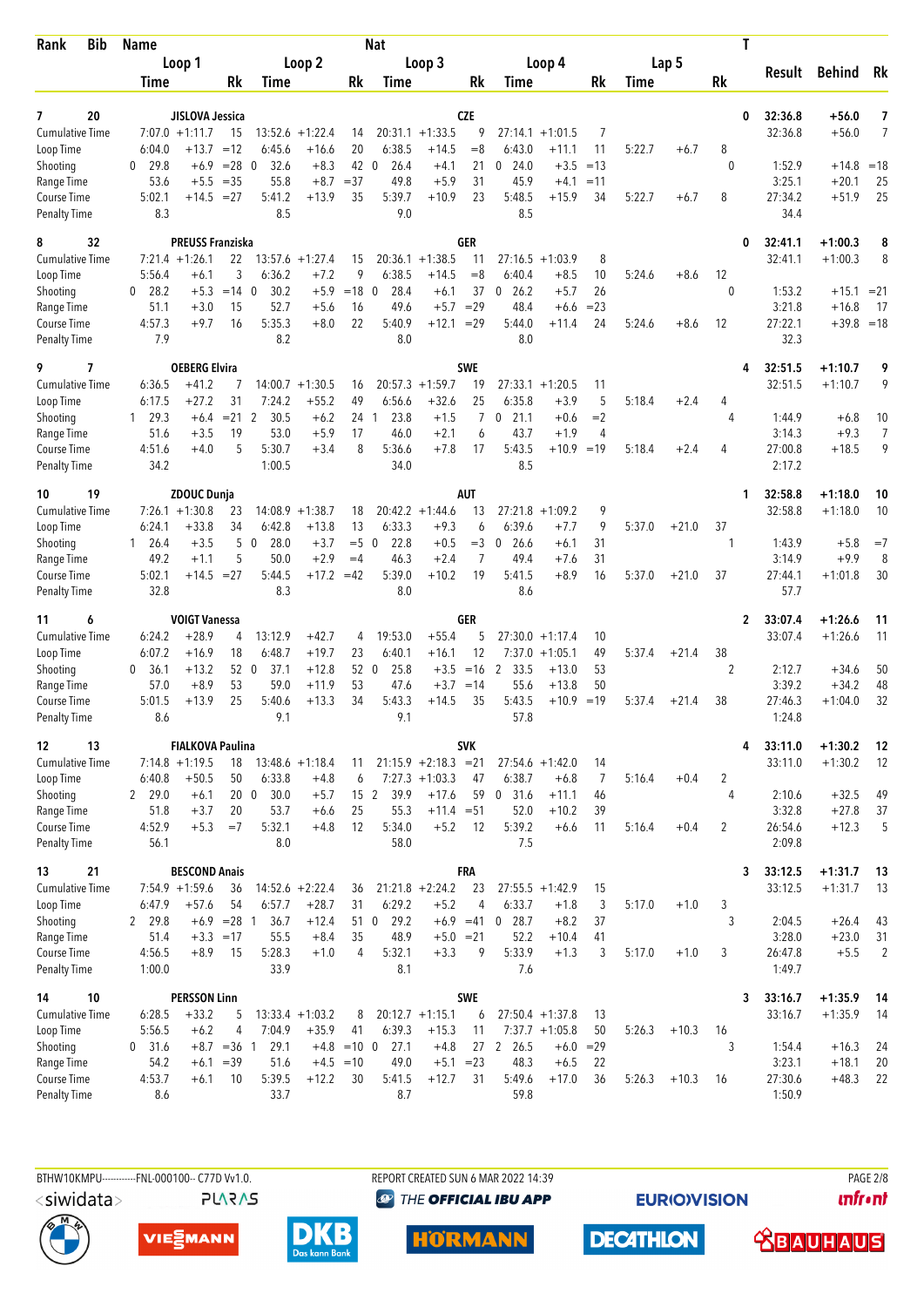| <b>Bib</b><br>Rank                        | <b>Name</b>         |                                          |             |                                                         |                               |               | <b>Nat</b>                     |                               |                  |                              |                      |                                |        |         | T              |                    |                        |           |
|-------------------------------------------|---------------------|------------------------------------------|-------------|---------------------------------------------------------|-------------------------------|---------------|--------------------------------|-------------------------------|------------------|------------------------------|----------------------|--------------------------------|--------|---------|----------------|--------------------|------------------------|-----------|
|                                           |                     | Loop 1                                   |             |                                                         | Loop 2                        |               |                                | Loop 3                        |                  |                              | Loop 4               |                                |        | Lap 5   |                | Result             | <b>Behind</b>          | Rk        |
|                                           | Time                |                                          | Rk          | Time                                                    |                               | Rk            | Time                           |                               | Rk               | Time                         |                      | Rk                             | Time   |         | Rk             |                    |                        |           |
| 18<br>15                                  |                     | <b>SIMON Julia</b>                       |             |                                                         |                               |               |                                |                               | FRA              |                              |                      |                                |        |         | 4              | 33:23.5            | $+1:42.7$              | 15        |
| <b>Cumulative Time</b>                    | 6:53.0              | $+57.7$                                  | 12          | 13:22.0                                                 | $+51.8$                       | 6             | 20:42.4                        | $+1:44.8$                     | 14               |                              | $27:56.2 + 1:43.6$   | 16                             |        |         |                | 33:23.5            | $+1:42.7$              | 15        |
| Loop Time                                 | 5:54.0              | $+3.7$                                   | 2           | 6:29.0                                                  | 0.0                           | 1             | 7:20.4                         | $+56.4$                       | 43               | 7:13.8                       | +41.9                | 31                             | 5:27.3 | $+11.3$ | 18             |                    |                        |           |
| Shooting                                  | 25.1<br>0           | $+2.2$                                   | 3           | 27.0<br>0                                               | $+2.7$                        | 3             | $\overline{2}$<br>25.9         | $+3.6$                        | 18               | 21.5<br>2                    | $+1.0$               | 5                              |        |         | 4              | 1:39.7             | $+1.6$                 | 3         |
| Range Time                                | 48.2                | $+0.1$                                   | 2<br>$=18$  | 47.1<br>5:33.5                                          | 0.0                           | 1             | 47.3<br>5:33.7                 | $+3.4$<br>$+4.9$              | $=10$            | 42.4<br>5:32.6               | $+0.6$               | $\overline{2}$<br>$\mathbf{1}$ |        |         |                | 3:05.0             | 0.0                    | 1         |
| <b>Course Time</b><br><b>Penalty Time</b> | 4:57.9<br>7.9       | $+10.3$                                  |             | 8.3                                                     | $+6.2$                        | 16            | 59.4                           |                               | 11               | 58.7                         | 0.0                  |                                | 5:27.3 | $+11.3$ | 18             | 27:05.0<br>2:14.4  | $+22.7$                | 11        |
| 37<br>16                                  |                     | <b>HAECKI Lena</b>                       |             |                                                         |                               |               |                                |                               | SUI              |                              |                      |                                |        |         | 2              | 33:24.2            | $+1:43.4$              | 16        |
| Cumulative Time                           |                     | $7:40.6 + 1:45.3$                        | 27          | 14:09.7                                                 | $+1:39.5$                     | 20            | 21:28.4                        | $+2:30.8$                     | 24               | 28:01.1                      | $+1:48.5$            | 17                             |        |         |                | 33:24.2            | $+1:43.4$              | 16        |
| Loop Time                                 | 6:01.6              | $+11.3$                                  | 8           | 6:29.1                                                  | $+0.1$                        | 2             | 7:18.7                         | $+54.7$                       | 40               | 6:32.7                       | $+0.8$               | $\overline{2}$                 | 5:23.1 | $+7.1$  | 9              |                    |                        |           |
| Shooting<br>Range Time                    | $0$ 25.8<br>49.7    | $+2.9$<br>$+1.6$                         | 4<br>$=8$   | 28.7<br>$\Omega$<br>50.0                                | $+4.4$<br>$+2.9$              | 8<br>$=4$     | $\overline{2}$<br>28.8<br>49.6 | $+6.5$<br>$+5.7$              | 40<br>$=29$      | 20.5<br>$\mathbf{0}$<br>41.8 | 0.0<br>0.0           | $\mathbf{1}$<br>$\mathbf{1}$   |        |         | $\overline{2}$ | 1:43.9<br>3:11.1   | $+5.8$<br>$+6.1$       | $=7$<br>6 |
| Course Time                               | 5:03.7              | $+16.1$                                  | 32          | 5:31.0                                                  | $+3.7$                        | 9             | 5:29.9                         | $+1.1$                        | 3                | 5:42.7                       | $+10.1$              | 18                             | 5:23.1 | $+7.1$  | 9              | 27:10.4            | $+28.1 = 13$           |           |
| <b>Penalty Time</b>                       | 8.1                 |                                          |             | 8.0                                                     |                               |               | 59.2                           |                               |                  | 8.2                          |                      |                                |        |         |                | 1:23.6             |                        |           |
| 28<br>17                                  |                     | <b>HILDEBRAND Franziska</b>              |             |                                                         |                               |               |                                |                               | GER              |                              |                      |                                |        |         | 1              | 33:29.1            | $+1:48.3$              | 17        |
| <b>Cumulative Time</b>                    |                     | $7:19.0 + 1:23.7$                        | 19          |                                                         | $14:02.2 +1:32.0$             | 17            |                                | $20:39.4 +1:41.8$             | 12               | 27:46.3                      | $+1:33.7$            | 12                             |        |         |                | 33:29.1            | $+1:48.3$              | 17        |
| Loop Time<br>Shooting                     | 6:04.0<br>28.0<br>0 | $+13.7$<br>$+5.1$                        | $=12$<br>13 | 6:43.2<br>30.7<br>$\mathbf 0$                           | $+14.2$<br>$+6.4$             | 15<br>260     | 6:37.2<br>27.9                 | $+13.2$<br>$+5.6$             | 7<br>$= 34$      | 7:06.9<br>28.5<br>-1         | $+35.0$<br>$+8.0$    | 25<br>36                       | 5:42.8 | $+26.8$ | 44<br>1        | 1:55.2             | $+17.1$                | 26        |
| Range Time                                | 50.3                | $+2.2$                                   | 10          | 55.0                                                    | $+7.9$                        | 32            | 49.1                           | $+5.2 = 25$                   |                  | 49.3                         | $+7.5$               | 30                             |        |         |                | 3:23.7             | $+18.7$                | 22        |
| Course Time                               | 5:05.7              | $+18.1$                                  | 41          | 5:40.2                                                  | $+12.9$                       | 33            | 5:40.0                         | $+11.2$                       | 25               | 5:43.5                       | +10.9                | $=19$                          | 5:42.8 | $+26.8$ | 44             | 27:52.2            | $+1:09.9$              | 37        |
| <b>Penalty Time</b>                       | 7.9                 |                                          |             | 8.0                                                     |                               |               | 8.0                            |                               |                  | 34.0                         |                      |                                |        |         |                | 58.2               |                        |           |
| 4<br>18                                   |                     | <b>OEBERG Hanna</b>                      |             |                                                         |                               |               |                                |                               | <b>SWE</b>       |                              |                      |                                |        |         | 6              | 33:38.3            | $+1:57.5$              | 18        |
| <b>Cumulative Time</b><br>Loop Time       | 6:43.5<br>6:36.5    | $+48.2$<br>$+46.2$                       | 9<br>48     | 7:27.9                                                  | $14:11.4 + 1:41.2$<br>$+58.9$ | 21<br>51      | 6:24.0                         | $20:35.4 +1:37.8$<br>0.0      | 10<br>1          | 28:05.2<br>7:29.8            | $+1:52.6$<br>$+57.9$ | 18<br>44                       | 5:33.1 | $+17.1$ | 34             | 33:38.3            | $+1:57.5$              | 18        |
| Shooting                                  | 2 26.6              | $+3.7$                                   | 6           | $\overline{2}$<br>29.9                                  | $+5.6$                        | $=13$ 0       | 22.8                           | $+0.5$                        | $=$ 3            | 2<br>25.8                    | $+5.3$               | $=19$                          |        |         | 6              | 1:45.2             | $+7.1$                 | 11        |
| Range Time                                | 48.6                | $+0.5$                                   | 4           | 52.3                                                    | $+5.2$                        | $=13$         | 44.5                           | $+0.6$                        | $\overline{2}$   | 44.6                         | $+2.8$               | $\overline{7}$                 |        |         |                | 3:10.0             | $+5.0$                 | 4         |
| Course Time                               | 4:49.5              | $+1.9$                                   | 2           | 5:32.8                                                  |                               | $+5.5 = 14$   | 5:31.4                         | $+2.6$                        | $=7$             | 5:43.6                       | $+11.0$              | 22                             | 5:33.1 | $+17.1$ | 34             | 27:10.4            | $+28.1 = 13$           |           |
| <b>Penalty Time</b>                       | 58.4                |                                          |             | 1:02.8                                                  |                               |               | 8.1                            |                               |                  | 1:01.6                       |                      |                                |        |         |                | 3:11.0             |                        |           |
| 12<br>19                                  |                     | <b>HINZ Vanessa</b>                      |             |                                                         |                               |               |                                |                               | GER              |                              |                      |                                |        |         | 3              | 33:38.4            | $+1:57.6$              | 19        |
| Cumulative Time<br>Loop Time              | 6:30.7              | $7:04.7 +1:09.4$<br>$+40.4$              | 14<br>40    | 13:49.3<br>6:44.6                                       | $+1:19.1$<br>$+15.6$          | 12<br>19      | 7:05.7                         | $20:55.0 + 1:57.4$<br>$+41.7$ | 17<br>34         | 28:05.5<br>7:10.5            | $+1:52.9$<br>$+38.6$ | 19<br>28                       | 5:32.9 | $+16.9$ | 33             | 33:38.4            | $+1:57.6$              | 19        |
| Shooting                                  | 31.0<br>1           | $+8.1$                                   | 33 0        | 30.9                                                    | $+6.6$                        | 29            | 26.7<br>$\overline{1}$         |                               | $+4.4 = 25$      | 24.1<br>-1                   | $+3.6$               | 15                             |        |         | 3              | 1:52.9             | $+14.8$                | $=18$     |
| Range Time                                | 53.0                | $+4.9$                                   | $=29$       | 53.4                                                    | $+6.3$                        | $= 21$        | 48.6                           | $+4.7$                        | $=18$            | 48.6                         | $+6.8$               | $= 25$                         |        |         |                | 3:23.6             | $+18.6$                | -21       |
| <b>Course Time</b>                        | 5:03.4              | $+15.8$                                  | 31          | 5:42.9                                                  | $+15.6$                       | $=38$         | 5:42.4                         | $+13.6$                       | 33               | 5:46.3                       | +13.7                | $= 31$                         | 5:32.9 | $+16.9$ | 33             | 27:47.9            | $+1:05.6 = 33$         |           |
| <b>Penalty Time</b>                       | 34.2                |                                          |             | 8.2                                                     |                               |               | 34.7                           |                               |                  | 35.5                         |                      |                                |        |         |                | 1:52.8             |                        |           |
| 3<br>20<br><b>Cumulative Time</b>         | 6:21.8              | <b>NILSSON Stina</b><br>$+26.5$          | 3           | 13:20.7                                                 | $+50.5$                       | 5             |                                | $20:48.5 +1:50.9$             | SWE<br>15        |                              | $28:16.0 + 2:03.4$   | 21                             |        |         | 6              | 33:41.0<br>33:41.0 | $+2:00.2$<br>$+2:00.2$ | 20<br>20  |
| Loop Time                                 | 6:16.8              | $+26.5$                                  | $= 28$      | 6:58.9                                                  | $+29.9$                       | 34            |                                | $7:27.8$ +1:03.8              | 48               | 7:27.5                       | $+55.6$              | 43                             | 5:25.0 | $+9.0$  | 14             |                    |                        |           |
| Shooting                                  | $1 \quad 34.2$      | $+11.3$                                  | 50 1        | 32.9                                                    |                               | $+8.6 = 43$ 2 | 29.8                           | $+7.5$                        |                  | 44 2 26.0                    | $+5.5$               | $= 24$                         |        |         | 6              | 2:03.0             | $+24.9$                | 39        |
| Range Time                                | 53.0                | $+4.9 = 29$                              |             | 53.5                                                    | $+6.4$                        | 23            | 52.8                           | $+8.9$                        | 43               | 50.7                         | $+8.9$               | 36                             |        |         |                | 3:30.0             | $+25.0$                | 32        |
| Course Time                               | 4:50.9              | $+3.3$                                   | 4           | 5:31.9                                                  | $+4.6$                        | 11            | 5:36.2                         |                               | $+7.4 = 14$      | 5:39.3                       | $+6.7$               | 12                             | 5:25.0 | $+9.0$  | 14             | 27:03.3            | $+21.0$                | 10        |
| <b>Penalty Time</b>                       | 32.9                |                                          |             | 33.4                                                    |                               |               | 58.8                           |                               |                  | 57.4                         |                      |                                |        |         |                | 3:02.7             |                        |           |
| 33<br>21<br>Cumulative Time               |                     | $7:32.0 +1:36.7$                         |             | <b>TANDREVOLD Ingrid Landmark</b><br>25 14:25.6 +1:55.4 |                               |               |                                | $21:51.7 +2:54.1$             | <b>NOR</b><br>33 |                              | $28:30.6 +2:18.0$    |                                |        |         | 3              | 33:49.2<br>33:49.2 | $+2:08.4$<br>$+2:08.4$ | 21<br>21  |
| Loop Time                                 | 6:01.0              | $+10.7$                                  | 7           | 6:53.6                                                  | $+24.6$                       | 23<br>28      |                                | $7:26.1 +1:02.1$              | $=45$            | 6:38.9                       | $+7.0$               | 24<br>8                        | 5:18.6 | $+2.6$  | 5              |                    |                        |           |
| Shooting                                  | 0, 31.5             | $+8.6$                                   | $35-1$      | 28.2                                                    | $+3.9$                        |               | 7 <sub>2</sub><br>30.6         | $+8.3$                        | 48               | $0$ 29.5                     | $+9.0$               | 40                             |        |         | 3              | 2:00.0             | $+21.9 = 34$           |           |
| Range Time                                | 54.0                | $+5.9$                                   | 37          | 54.1                                                    |                               | $+7.0 = 27$   | 52.9                           | $+9.0$                        | 44               | 50.6                         | $+8.8$               | 35                             |        |         |                | 3:31.6             | $+26.6$                | 35        |
| Course Time                               | 4:57.8              | $+10.2$                                  | 17          | 5:27.3                                                  | 0.0                           | 1             | 5:33.4                         | $+4.6$                        | 10               | 5:38.9                       | $+6.3$               | 10                             | 5:18.6 | $+2.6$  | 5              | 26:56.0            | $+13.7$                | 6         |
| <b>Penalty Time</b>                       | 9.2                 |                                          |             | 32.2                                                    |                               |               | 59.7                           |                               |                  | 9.3                          |                      |                                |        |         |                | 1:50.6             |                        |           |
| 23<br>22<br><b>Cumulative Time</b>        |                     | <b>GASPARIN Aita</b><br>$7:19.6 +1:24.3$ | 20          |                                                         | $14:09.1 + 1:38.9$            | 19            |                                | $20:52.7 + 1:55.1$            | SUI<br>16        |                              | $28:09.7 + 1:57.1$   | 20                             |        |         | 1              | 33:53.4<br>33:53.4 | $+2:12.6$<br>$+2:12.6$ | -22<br>22 |
| Loop Time                                 | 6:09.6              | $+19.3$                                  | 20          | 6:49.5                                                  | $+20.5$                       | 24            | 6:43.6                         | $+19.6$                       | 15               | 7:17.0                       | $+45.1$              | 37                             | 5:43.7 | $+27.7$ | 45             |                    |                        |           |
| Shooting                                  | $0$ 29.5            | $+6.6 = 25$ 0                            |             | 30.1                                                    | $+5.8$                        | $=16$ 0       | 25.2                           |                               | $+2.9 = 11$      | 125.6                        | $+5.1$               | 18                             |        |         | -1             | 1:50.6             | $+12.5$                | -14       |
| Range Time                                | 52.2                | $+4.1$                                   | 22          | 53.2                                                    | $+6.1$                        | 18            | 48.1                           | $+4.2$                        | 17               | 48.4                         | $+6.6$               | $= 23$                         |        |         |                | 3:21.9             | $+16.9 = 18$           |           |
| Course Time<br><b>Penalty Time</b>        | 5:08.7<br>8.7       | $+21.1$                                  | 47          | 5:47.4<br>8.9                                           | $+20.1$                       | 46            | 5:46.8<br>8.6                  | $+18.0$                       | 38               | 5:53.0<br>35.5               | $+20.4$              | 41                             | 5:43.7 | $+27.7$ | 45             | 28:19.6<br>1:01.8  | $+1:37.3$              | - 46      |
|                                           |                     |                                          |             |                                                         |                               |               |                                |                               |                  |                              |                      |                                |        |         |                |                    |                        |           |

**PLARAS** 

BTHW10KMPU-----------FNL-000100-- C77D W1.0. REPORT CREATED SUN 6 MAR 2022 14:39 REPORT CREATED SUN 6 MAR 2022 14:39 **<sup><sup>3</sup>** THE OFFICIAL IBU APP</sup>

**HÖRMANN** 

**EURIOVISION** 

*<u><u>Infront</u>*</u>







**DECATHLON** 

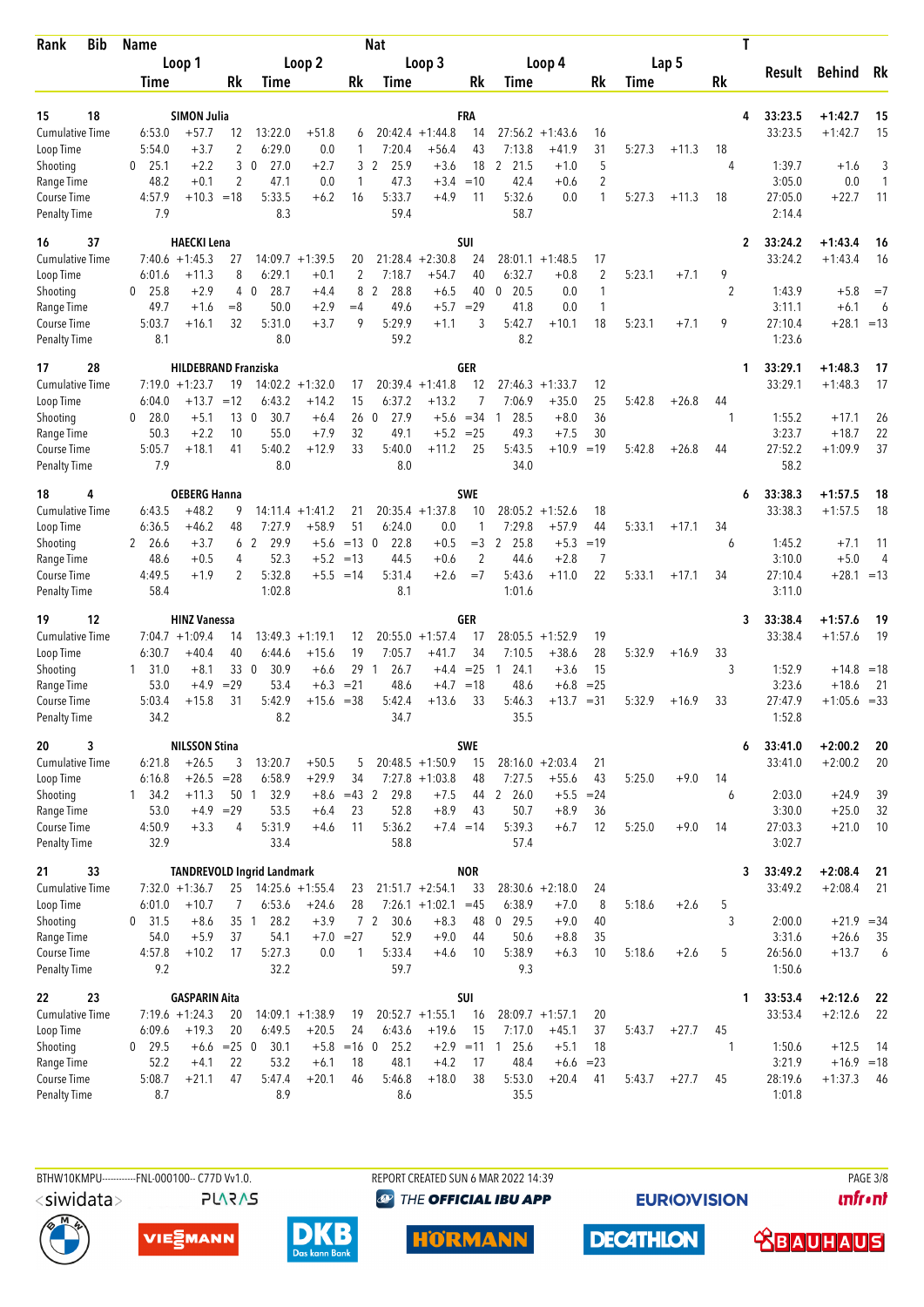| <b>Bib</b><br>Rank                 | <b>Name</b>         |                                                 |              |                                |                    |                 | <b>Nat</b>                   |                    |                     |                              |                    |             |             |         |                | T                                  |                        |          |
|------------------------------------|---------------------|-------------------------------------------------|--------------|--------------------------------|--------------------|-----------------|------------------------------|--------------------|---------------------|------------------------------|--------------------|-------------|-------------|---------|----------------|------------------------------------|------------------------|----------|
|                                    |                     | Loop 1                                          |              |                                | Loop 2             |                 |                              | Loop 3             |                     |                              | Loop 4             |             |             | Lap 5   |                | Result                             | <b>Behind</b>          | Rk       |
|                                    | Time                |                                                 | Rk           | <b>Time</b>                    |                    | Rk              | Time                         |                    | Rk                  | Time                         |                    | Rk          | <b>Time</b> |         | Rk             |                                    |                        |          |
|                                    |                     |                                                 |              |                                |                    |                 |                              |                    |                     |                              |                    |             |             |         |                |                                    |                        |          |
| 26<br>23<br><b>Cumulative Time</b> |                     | <b>HAUSER Lisa Theresa</b><br>$7:40.6 + 1:45.3$ | 28           | 14:35.5                        | $+2:05.3$          | 30              | 21:28.9                      | $+2:31.3$          | AUT<br>25           | 28:31.9                      | $+2:19.3$          | 27          |             |         |                | 33:53.8<br>4<br>33:53.8            | $+2:13.0$<br>$+2:13.0$ | 23<br>23 |
| Loop Time                          | 6:25.6              | $+35.3$                                         | 35           | 6:54.9                         | $+25.9$            | 29              | 6:53.4                       | $+29.4$            | 23                  | 7:03.0                       | $+31.1$            | 23          | 5:21.9      | $+5.9$  | 7              |                                    |                        |          |
| Shooting                           | 26.9<br>1           | $+4.0$                                          | $=7$         | 27.4<br>-1                     | $+3.1$             | 4               | 22.3<br>$\mathbf{1}$         | 0.0                | 1                   | 22.5<br>1                    | $+2.0$             | 8           |             |         | 4              | 1:39.2                             | $+1.1$                 | 2        |
| Range Time                         | 49.3                | $+1.2$                                          | 6            | 50.3                           | $+3.2$             | 7               | 45.1                         | $+1.2$             | 3                   | 45.5                         | $+3.7$             | 10          |             |         |                | 3:10.2                             | $+5.2$                 | 5        |
| <b>Course Time</b>                 | 5:04.2              | $+16.6$                                         | 35           | 5:31.4                         | $+4.1$             | 10              | 5:36.4                       | $+7.6$             | 16                  | 5:42.6                       | $+10.0$            | 17          | 5:21.9      | $+5.9$  | 7              | 27:16.5                            | $+34.2$                | 16       |
| <b>Penalty Time</b>                | 32.1                |                                                 |              | 33.1                           |                    |                 | 31.8                         |                    |                     | 34.9                         |                    |             |             |         |                | 2:12.1                             |                        |          |
| 25<br>24                           |                     | <b>MINKKINEN Suvi</b>                           |              |                                |                    |                 |                              |                    | <b>FIN</b>          |                              |                    |             |             |         |                | 34:03.3<br>$\overline{2}$          | $+2:22.5$              | 24       |
| <b>Cumulative Time</b>             |                     | $7:45.0 +1:49.7$                                | 29           | 14:29.5                        | $+1:59.3$          | 25              | 21:15.9                      | $+2:18.3$          | $= 21$              | 28:31.3                      | $+2:18.7$          | 26          |             |         |                | 34:03.3                            | $+2:22.5$              | 24       |
| Loop Time                          | 6:32.0              | $+41.7$                                         | 41           | 6:44.5                         | $+15.5$            | 18              | 6:46.4                       | $+22.4$            | 18                  | 7:15.4                       | $+43.5$            | $= 35$      | 5:32.0      | $+16.0$ | 29             |                                    |                        |          |
| Shooting                           | 1, 32.9             | $+10.0$                                         | $=44$        | 29.1<br>$\Omega$               | $+4.8$<br>$+3.1$   | $=10$           | 24.4<br>$\mathbf{0}$<br>45.6 | $+2.1$             | 9<br>5              | 23.2<br>$\mathbf{1}$<br>45.4 | $+2.7$             | 11<br>9     |             |         | $\overline{2}$ | 1:49.8                             | $+11.7$                | 13       |
| Range Time<br>Course Time          | 54.2<br>5:04.3      | $+6.1$<br>$+16.7$                               | $= 39$<br>36 | 50.2<br>5:45.0                 | $+17.7$            | 6<br>44         | 5:51.9                       | $+1.7$<br>$+23.1$  | $=43$               | 5:54.3                       | $+3.6$<br>$+21.7$  | $=44$       | 5:32.0      | $+16.0$ | 29             | 3:15.4<br>28:07.5                  | $+10.4$<br>$+1:25.2$   | 10<br>39 |
| <b>Penalty Time</b>                | 33.4                |                                                 |              | 9.3                            |                    |                 | 8.9                          |                    |                     | 35.7                         |                    |             |             |         |                | 1:27.4                             |                        |          |
| 25<br>30                           |                     | <b>STREMOUS Alina</b>                           |              |                                |                    |                 |                              |                    | <b>MDA</b>          |                              |                    |             |             |         |                | 34:03.4<br>$\overline{2}$          | $+2:22.6$              | 25       |
| <b>Cumulative Time</b>             |                     | $8:00.7 + 2:05.4$                               | 38           | 14:42.1                        | $+2:11.9$          | 31              | 21:44.3                      | $+2:46.7$          | 31                  | 28:44.2                      | $+2:31.6$          | 30          |             |         |                | 34:03.4                            | $+2:22.6$              | 25       |
| Loop Time                          | 6:39.7              | $+49.4$                                         | 49           | 6:41.4                         | $+12.4$            | 12              | 7:02.2                       | $+38.2$            | 32                  | 6:59.9                       | $+28.0$            | 20          | 5:19.2      | $+3.2$  | 6              |                                    |                        |          |
| Shooting                           | 1, 36.2             | $+13.3$                                         | $= 53$       | 31.5<br>$\overline{0}$         | $+7.2$             | $=33$           | 26.3<br>-1                   | $+4.0$             | 20                  | 39.8<br>0                    | $+19.3$            | 58          |             |         | $\overline{2}$ | 2:14.0                             | $+35.9$                | 54       |
| Range Time                         | 56.9                | $+8.8$                                          | 52           | 55.2                           | $+8.1$             | 33              | 48.6                         | $+4.7$             | $=18$               | 58.4                         | $+16.6$            | 57          |             |         |                | 3:39.1                             | $+34.1$                | 47       |
| Course Time<br><b>Penalty Time</b> | 5:08.6<br>34.1      | $+21.0$                                         | $=45$        | 5:36.7<br>9.4                  | $+9.4$             | 24              | 5:40.2<br>33.3               | $+11.4$            | 26                  | 5:52.2<br>9.2                | $+19.6$            | 39          | 5:19.2      | $+3.2$  | 6              | 27:36.9<br>1:26.2                  | $+54.6$                | 27       |
|                                    |                     |                                                 |              |                                |                    |                 |                              |                    |                     |                              |                    |             |             |         |                |                                    |                        |          |
| 26<br>29<br><b>Cumulative Time</b> |                     | <b>TOMINGAS Tuuli</b><br>$7:20.7 + 1:25.4$      | 21           |                                | $14:35.1 + 2:04.9$ | 29              | 21:31.8                      | $+2:34.2$          | <b>EST</b><br>$=27$ | 28:26.9                      | $+2:14.3$          | 23          |             |         |                | 34:03.7<br>1<br>34:03.7            | $+2:22.9$<br>$+2:22.9$ | 26<br>26 |
| Loop Time                          | 6:04.7              | $+14.4$                                         | 14           | 7:14.4                         | $+45.4$            | 47              | 6:56.7                       | $+32.7$            | 26                  | 6:55.1                       | $+23.2$            | 17          | 5:36.8      | $+20.8$ | 35             |                                    |                        |          |
| Shooting                           | 32.9<br>0           | $+10.0$                                         | $=44$        | 31.5<br>-1                     | $+7.2$             | $=33$ 0         | 32.4                         | $+10.1$            | 54                  | $\mathbf{0}$<br>32.9         | $+12.4$            | $= 50$      |             |         | 1              | 2:09.8                             | $+31.7$                | 46       |
| Range Time                         | 51.3                | $+3.2$                                          | 16           | 55.8                           | $+8.7$             | $=37$           | 55.7                         | $+11.8$            | 53                  | 55.1                         | $+13.3$            | 48          |             |         |                | 3:37.9                             | $+32.9$                | 45       |
| Course Time                        | 5:05.5              | $+17.9$                                         | 40           | 5:41.9                         | $+14.6$            | 37              | 5:50.8                       | $+22.0$            | 42                  | 5:51.4                       | $+18.8$            | 38          | 5:36.8      | $+20.8$ | 35             | 28:06.4                            | $+1:24.1$              | 38       |
| <b>Penalty Time</b>                | 7.8                 |                                                 |              | 36.7                           |                    |                 | 10.2                         |                    |                     | 8.5                          |                    |             |             |         |                | 1:03.3                             |                        |          |
| 40<br>27                           |                     | <b>HETTICH Janina</b>                           |              |                                |                    |                 |                              |                    | GER                 |                              |                    |             |             |         |                | 34:05.4<br>0                       | $+2:24.6$              | 27       |
| <b>Cumulative Time</b>             |                     | $8:02.2 + 2:06.9$                               | 39           |                                | $14:50.3 + 2:20.1$ | 33              |                              | $21:34.7 + 2:37.1$ | 30                  | 28:24.3                      | $+2:11.7$          | 22          |             |         |                | 34:05.4                            | $+2:24.6$              | 27       |
| Loop Time                          | 6:11.2<br>30.8<br>0 | $+20.9$<br>$+7.9$                               | 21<br>320    | 6:48.1<br>32.0                 | $+19.1$<br>$+7.7$  | 22<br>$=37$ 0   | 6:44.4<br>25.3               | $+20.4$<br>$+3.0$  | 16<br>13            | 6:49.6<br>29.2<br>0          | $+17.7$<br>$+8.7$  | 14<br>38    | 5:41.1      | $+25.1$ | 40<br>0        | 1:57.5                             | $+19.4$                | 29       |
| Shooting<br>Range Time             | 52.5                | $+4.4$                                          | 25           | 56.4                           | $+9.3$             | 42              | 47.4                         | $+3.5$             | 13                  | 50.4                         | $+8.6$             | 34          |             |         |                | 3:26.7                             | $+21.7$                | 27       |
| <b>Course Time</b>                 | 5:10.0              | $+22.4$                                         | 50           | 5:42.9                         | $+15.6$            | $= 38$          | 5:47.9                       | $+19.1$            | 39                  | 5:50.8                       | $+18.2$            | 37          | 5:41.1      | $+25.1$ | 40             | 28:12.7                            | $+1:30.4$              | 42       |
| <b>Penalty Time</b>                | 8.6                 |                                                 |              | 8.8                            |                    |                 | 9.1                          |                    |                     | 8.3                          |                    |             |             |         |                | 34.9                               |                        |          |
| 15<br>28                           |                     | <b>TODOROVA Milena</b>                          |              |                                |                    |                 |                              |                    | <b>BUL</b>          |                              |                    |             |             |         |                | 34:07.0<br>4                       | $+2:26.2$              | 28       |
| <b>Cumulative Time</b>             |                     | $7:13.4 +1:18.1$                                | 16           |                                | $13:51.5 + 1:21.3$ | 13              |                              | $20:55.6 + 1:58.0$ | 18                  |                              | $28:38.6 + 2:26.0$ | 28          |             |         |                | 34:07.0                            | $+2:26.2$              | 28       |
| Loop Time                          | 6:27.4              | $+37.1$                                         | 37           | 6:38.1                         | $+9.1$             | 10              | 7:04.1                       | $+40.1$            | 33                  |                              | $7:43.0 +1:11.1$   | 53          | 5:28.4      | $+12.4$ | 20             |                                    |                        |          |
| Shooting                           | 1 29.6              | $+6.7$                                          |              | 27 <sub>0</sub><br>29.8        | $+5.5$             | 12 <sub>1</sub> | 28.6                         | $+6.3$             | 39                  | 2 33.9                       | $+13.4$            | 55          |             |         | 4              | 2:02.1                             | $+24.0$                | 37       |
| Range Time                         | 52.7                |                                                 | $+4.6 = 26$  | 53.3                           |                    | $+6.2 = 19$     | 51.2                         | $+7.3$             | 39                  | 57.6                         | $+15.8$            | 56          |             |         |                | 3:34.8                             | $+29.8$                | 40       |
| Course Time<br><b>Penalty Time</b> | 5:00.2<br>34.4      | $+12.6$                                         | 23           | 5:36.2<br>8.5                  | $+8.9$             | 23              | 5:39.1<br>33.8               | $+10.3$            | 20                  | 5:44.5<br>1:00.9             | $+11.9$            | 26          | 5:28.4      | $+12.4$ | 20             | 27:28.4<br>2:17.7                  | $+46.1$                | 21       |
|                                    |                     |                                                 |              |                                |                    |                 |                              |                    |                     |                              |                    |             |             |         |                |                                    |                        |          |
| 39<br>29<br><b>Cumulative Time</b> |                     | <b>IRWIN Deedra</b><br>$7:52.5 +1:57.2$         | 34           |                                | $14:27.0 +1:56.8$  | 24              |                              | $21:07.5 +2:09.9$  | <b>USA</b><br>20    |                              | $28:43.9 + 2:31.3$ | 29          |             |         |                | 34:08.7<br>$\mathbf{2}$<br>34:08.7 | $+2:27.9$<br>$+2:27.9$ | 29<br>29 |
| Loop Time                          | 6:05.5              | $+15.2$                                         | 15           | 6:34.5                         | $+5.5$             | 7               | 6:40.5                       | $+16.5$            | 13                  |                              | $7:36.4 +1:04.5$   | 48          | 5:24.8      | $+8.8$  | 13             |                                    |                        |          |
| Shooting                           | 0 32.6              |                                                 | $+9.7$ =40 0 | 31.3                           | $+7.0$             | 32 <sub>0</sub> | 26.5                         |                    | $+4.2 = 22$         | $\overline{2}$<br>29.3       | $+8.8$             | 39          |             |         | $\overline{2}$ | 1:59.9                             | $+21.8$                | 33       |
| Range Time                         | 58.6                | $+10.5$                                         | 54           | 55.4                           | $+8.3$             | 34              | 50.9                         | $+7.0$             | 37                  | 52.8                         | $+11.0$            | $=42$       |             |         |                | 3:37.7                             | $+32.7$                | 43       |
| Course Time                        | 4:57.9              | $+10.3 = 18$                                    |              | 5:30.6                         | $+3.3$             | 7               | 5:40.7                       | $+11.9$            | 28                  | 5:45.6                       | $+13.0$            | 29          | 5:24.8      | $+8.8$  | 13             | 27:19.6                            | $+37.3$                | 17       |
| <b>Penalty Time</b>                | 8.9                 |                                                 |              | 8.4                            |                    |                 | 8.8                          |                    |                     | 57.9                         |                    |             |             |         |                | 1:24.2                             |                        |          |
| 24<br>30                           |                     |                                                 |              | VISHNEVSKAYA-SHEPORENKO Galina |                    |                 |                              |                    | KAZ                 |                              |                    |             |             |         |                | 0<br>34:15.4                       | $+2:34.6$              | 30       |
| <b>Cumulative Time</b>             |                     | $7:28.5 +1:33.2$                                | 24           |                                | $14:30.2 + 2:00.0$ | 26              |                              | $21:30.0 +2:32.4$  | 26                  |                              | $28:31.0 + 2:18.4$ | 25          |             |         |                | 34:15.4                            | $+2:34.6$              | 30       |
| Loop Time                          | 6:16.5              | $+26.2$                                         | 27           | 7:01.7                         | $+32.7$            | 38              | 6:59.8                       | $+35.8$            | 29                  | 7:01.0                       | $+29.1$            | 21          | 5:44.4      | $+28.4$ | 47             |                                    |                        |          |
| Shooting<br>Range Time             | 0, 33.6<br>56.7     | $+10.7$<br>$+8.6$                               | 49 0<br>49   | 35.4<br>58.7                   | $+11.1$<br>$+11.6$ | 52              | 50 0<br>27.5<br>50.6         | $+6.7$             | $+5.2 = 31$<br>35   | $0$ 33.2<br>54.2             | $+12.7$<br>$+12.4$ | 52<br>$=45$ |             |         | 0              | 2:09.9<br>3:40.2                   | $+31.8$<br>$+35.2$     | 47<br>49 |
| Course Time                        | 5:11.7              | $+24.1$                                         | 52           | 5:54.0                         | $+26.7$            | 53              | 5:59.6                       | $+30.8$            | 55                  | 5:58.0                       | $+25.4$            | 49          | 5:44.4      | $+28.4$ | 47             | 28:47.7                            | $+2:05.4$              | 49       |
| <b>Penalty Time</b>                | 8.1                 |                                                 |              | 9.0                            |                    |                 | 9.6                          |                    |                     | 8.8                          |                    |             |             |         |                | 35.5                               |                        |          |
|                                    |                     |                                                 |              |                                |                    |                 |                              |                    |                     |                              |                    |             |             |         |                |                                    |                        |          |

**PLARAS** 

BTHW10KMPU-----------FNL-000100-- C77D W1.0. REPORT CREATED SUN 6 MAR 2022 14:39 RAGE 4/8 **<sup><sup>3</sup>** THE OFFICIAL IBU APP</sup>

**EURIOVISION** 

**DECATHLON** 

*<u><u>Infront</u>*</u>









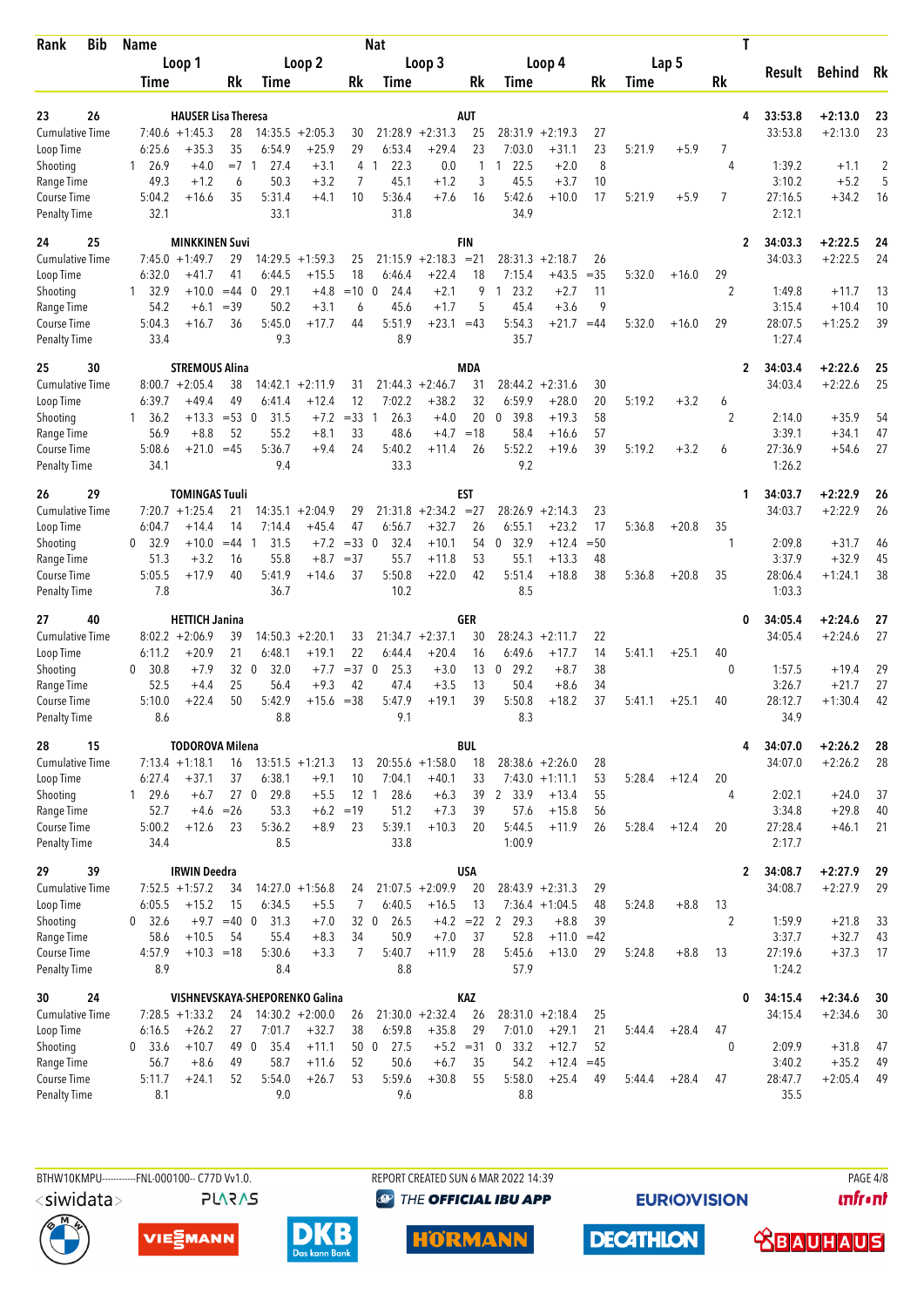| Rank                                | <b>Bib</b> | <b>Name</b>          |                                       |               |                                |                                        |              | <b>Nat</b>                  |                               |             |                                |                               |              |        |         |                | Τ            |                    |                        |                |
|-------------------------------------|------------|----------------------|---------------------------------------|---------------|--------------------------------|----------------------------------------|--------------|-----------------------------|-------------------------------|-------------|--------------------------------|-------------------------------|--------------|--------|---------|----------------|--------------|--------------------|------------------------|----------------|
|                                     |            |                      | Loop 1                                |               |                                | Loop 2                                 |              |                             | Loop 3                        |             |                                | Loop 4                        |              |        | Lap 5   |                |              | Result             | Behind                 | Rk             |
|                                     |            | Time                 |                                       | Rk            | Time                           |                                        | Rk           | Time                        |                               | Rk          | Time                           |                               | Rk           | Time   |         | Rk             |              |                    |                        |                |
| 31                                  | 14         |                      |                                       |               | <b>BRAISAZ-BOUCHET Justine</b> |                                        |              |                             |                               | FRA         |                                |                               |              |        |         |                | 7            | 34:20.7            | $+2:39.9$              | 31             |
| <b>Cumulative Time</b>              |            |                      | $7:14.2 +1:18.9$                      | 17            |                                | $14:14.4 + 1:44.2$                     | 22           | 21:31.8                     | $+2:34.2$                     | $= 27$      |                                | $28:56.2 + 2:43.6$            | 33           |        |         |                |              | 34:20.7            | $+2:39.9$              | 31             |
| Loop Time                           |            | 6:34.2               | +43.9                                 | 46            | 7:00.2                         | $+31.2$                                | 36           | 7:17.4                      | $+53.4$                       | 38          | 7:24.4                         | $+52.5$                       | 40           | 5:24.5 | $+8.5$  | 11             |              |                    |                        |                |
| Shooting                            |            | 2 29.8               | $+6.9$                                | $= 28$        | 33.5<br>-1                     | $+9.2$                                 | 46           | 2<br>28.2                   | $+5.9$                        | 36          | 2 26.0                         | $+5.5$                        | $= 24$       |        |         | 7              |              | 1:57.6             | $+19.5$                | 30             |
| Range Time<br>Course Time           |            | 51.4<br>4:47.6       | $+3.3$<br>0.0                         | $=17$<br>1    | 56.7<br>5:32.2                 | $+9.6$<br>$+4.9$                       | $=45$<br>13  | 50.7<br>5:31.0              | $+6.8$<br>$+2.2$              | 36<br>4     | 48.1<br>5:36.7                 | $+6.3$<br>$+4.1$              | 21<br>8      | 5:24.5 | $+8.5$  | 11             |              | 3:26.9<br>26:52.0  | $+21.9$<br>$+9.7$      | 29<br>4        |
| <b>Penalty Time</b>                 |            | 55.1                 |                                       |               | 31.3                           |                                        |              | 55.6                        |                               |             | 59.6                           |                               |              |        |         |                |              | 3:21.7             |                        |                |
| 32                                  | 49         |                      | <b>LUNDER Emma</b>                    |               |                                |                                        |              |                             |                               | <b>CAN</b>  |                                |                               |              |        |         |                | 0            | 34:22.7            | $+2:41.9$              | 32             |
| <b>Cumulative Time</b>              |            |                      | $8:20.1 + 2:24.8$                     | 44            |                                | $15:11.6 + 2:41.4$                     | 41           | 22:05.6                     | $+3:08.0$                     | 36          | 28:53.4                        | $+2:40.8$                     | 31           |        |         |                |              | 34:22.7            | $+2:41.9$              | 32             |
| Loop Time                           |            | 6:06.1               | +15.8                                 | 17            | 6:51.5                         | $+22.5$                                | 26           | 6:54.0                      | $+30.0$                       | 24          | 6:47.8                         | $+15.9$                       | 13           | 5:29.3 | $+13.3$ | 21             |              |                    |                        |                |
| Shooting<br>Range Time              |            | $0$ 28.7<br>53.6     | $+5.8$<br>$+5.5$                      | 19<br>$=35$   | $\overline{0}$<br>31.6<br>54.1 | $+7.3$<br>$+7.0$                       | 35<br>$= 27$ | 29.3<br>$\mathbf 0$<br>50.2 | $+7.0$<br>$+6.3$              | 43<br>32    | 21.3<br>$\mathbf 0$<br>44.0    | $+0.8$<br>$+2.2$              | 4<br>5       |        |         | 0              |              | 1:51.1<br>3:21.9   | $+13.0$<br>$+16.9$     | 15<br>$=18$    |
| Course Time                         |            | 5:04.1               | $+16.5$                               | 34            | 5:48.9                         | $+21.6$                                | 49           | 5:54.8                      | $+26.0$                       | 47          | 5:55.9                         | $+23.3$                       | 47           | 5:29.3 | $+13.3$ | 21             |              | 28:13.0            | $+1:30.7$              | 43             |
| <b>Penalty Time</b>                 |            | 8.4                  |                                       |               | 8.5                            |                                        |              | 8.9                         |                               |             | 7.9                            |                               |              |        |         |                |              | 33.8               |                        |                |
| 33                                  | 22         |                      | DAVIDOVA Marketa                      |               |                                |                                        |              |                             |                               | <b>CZE</b>  |                                |                               |              |        |         |                | 5            | 34:24.1            | $+2:43.3$              | 33             |
| <b>Cumulative Time</b>              |            |                      | $7:56.2 +2:00.9$                      | 37            | 14:54.8                        | $+2:24.6$                              | 38           | 21:52.2                     | $+2:54.6$                     | 34          | 28:54.2                        | $+2:41.6$                     | 32           |        |         |                |              | 34:24.1            | $+2:43.3$              | 33             |
| Loop Time<br>Shooting               |            | 6:46.2<br>2, 32.6    | $+55.9$<br>$+9.7$                     | 53<br>$=40$   | 6:58.6<br>37.7<br>1            | $+29.6$<br>$+13.4$                     | 33<br>$= 53$ | 6:57.4<br>32.0<br>1         | $+33.4$<br>$+9.7$             | 28<br>53    | 7:02.0<br>30.9<br>$\mathbf{1}$ | $+30.1$<br>$+10.4$            | 22<br>45     | 5:29.9 | $+13.9$ | 22<br>5        |              | 2:13.3             | $+35.2$                | 52             |
| Range Time                          |            | 54.8                 | $+6.7$                                | 43            | 57.2                           | $+10.1$                                | 50           | 51.6                        | $+7.7$                        | 40          | 51.3                           | $+9.5$                        | 37           |        |         |                |              | 3:34.9             | $+29.9$                | 41             |
| Course Time                         |            | 4:52.9               | $+5.3$                                | $=7$          | 5:27.6                         | $+0.3$                                 | 2            | 5:31.4                      | $+2.6$                        | $=7$        | 5:36.2                         | $+3.6$                        | 7            | 5:29.9 | $+13.9$ | 22             |              | 26:58.0            | $+15.7$                | $\overline{7}$ |
| <b>Penalty Time</b>                 |            | 58.5                 |                                       |               | 33.8                           |                                        |              | 34.3                        |                               |             | 34.5                           |                               |              |        |         |                |              | 2:41.2             |                        |                |
| 34                                  | 16         |                      | LIEN Ida                              |               |                                |                                        |              |                             |                               | <b>NOR</b>  |                                |                               |              |        |         |                | 5            | 34:38.5            | $+2:57.7$              | 34             |
| <b>Cumulative Time</b>              |            |                      | $7:47.9 +1:52.6$                      | 32            |                                | $14:30.9 + 2:00.7$                     | 27           |                             | $21:57.0 + 2:59.4$            | 35          |                                | $29:06.1 + 2:53.5$            | 35           |        |         |                |              | 34:38.5            | $+2:57.7$              | 34             |
| Loop Time<br>Shooting               |            | 2 38.1               | $6:56.9 +1:06.6$<br>$+15.2$           | 57<br>$=$ 56  | 6:43.0<br>39.6<br>- 0          | $+14.0$<br>$+15.3$                     | 14<br>56     | $\overline{2}$<br>32.7      | $7:26.1 +1:02.1$<br>$+10.4$   | $=45$<br>55 | 7:09.1<br>32.9<br>$\mathbf{1}$ | $+37.2$<br>$+12.4$            | 27<br>$= 50$ | 5:32.4 | $+16.4$ | 31<br>5        |              | 2:23.4             | $+45.3$                | 57             |
| Range Time                          |            | 1:01.8               | $+13.7$                               | $= 57$        | 1:01.1                         | $+14.0$                                | 55           | 55.8                        | $+11.9$                       | 54          | 55.8                           | $+14.0$                       | 52           |        |         |                |              | 3:54.5             | $+49.5$                | 56             |
| Course Time                         |            | 4:55.9               | $+8.3$                                | 14            | 5:33.8                         | $+6.5$                                 | 18           | 5:31.1                      | $+2.3$                        | $=$ 5       | 5:38.2                         | $+5.6$                        | 9            | 5:32.4 | $+16.4$ | 31             |              | 27:11.4            | $+29.1$                | 15             |
| <b>Penalty Time</b>                 |            | 59.2                 |                                       |               | 8.1                            |                                        |              | 59.1                        |                               |             | 35.0                           |                               |              |        |         |                |              | 2:41.5             |                        |                |
| 35                                  | 38         |                      | <b>OJA Regina</b>                     |               |                                |                                        |              |                             |                               | EST         |                                |                               |              |        |         |                | 2            | 34:49.8            | $+3:09.0$              | 35             |
| <b>Cumulative Time</b><br>Loop Time |            | 6:08.1               | $7:53.1 + 1:57.8$<br>$+17.8$          | 35<br>19      |                                | $15:31.1 + 3:00.9$<br>$7:38.0 +1:09.0$ | 43<br>53     | 6:56.9                      | $22:28.0 + 3:30.4$<br>$+32.9$ | 40<br>27    | 6:50.7                         | $29:18.7 + 3:06.1$<br>$+18.8$ | 37<br>15     | 5:31.1 | $+15.1$ | 27             |              | 34:49.8            | $+3:09.0$              | 35             |
| Shooting                            |            | 32.7<br>$\mathbf{0}$ | $+9.8$                                | 42 2          | 30.8                           | $+6.5$                                 | $= 27$ 0     | 24.8                        | $+2.5$                        | 10          | 27.1<br>0                      | $+6.6$                        | 33           |        |         | $\overline{2}$ |              | 1:55.6             | $+17.5$                | 28             |
| Range Time                          |            | 55.8                 | $+7.7$                                | 45            | 53.4                           | $+6.3$                                 | $= 21$       | 49.0                        | $+5.1$                        | $= 23$      | 48.6                           | $+6.8$                        | $= 25$       |        |         |                |              | 3:26.8             | $+21.8$                | 28             |
| Course Time                         |            | 5:03.0               | $+15.4$                               | 30            | 5:43.0                         | $+15.7$                                | 40           | 5:59.2                      | $+30.4$                       | 54          | 5:53.2                         | $+20.6$                       | 43           | 5:31.1 | $+15.1$ | 27             |              | 28:09.5            | $+1:27.2$              | 40             |
| <b>Penalty Time</b>                 |            | 9.2                  |                                       |               | 1:01.6                         |                                        |              | 8.7                         |                               |             | 8.8                            |                               |              |        |         |                |              | 1:28.4             |                        |                |
| 36<br>Cumulative Time               | 27         |                      |                                       |               | HOJNISZ-STAREGA Monika         |                                        |              |                             | $22:31.2 +3:33.6$             | POL<br>42   |                                | $29:17.6 + 3:05.0$            |              |        |         |                | 4            | 34:55.5<br>34:55.5 | $+3:14.7$<br>$+3:14.7$ | 36             |
| Loop Time                           |            | 6:30.4               | $7:45.4 +1:50.1$<br>$+40.1$           | 30<br>39      | 7:08.9                         | $14:54.3 + 2:24.1$<br>$+39.9$          | 37<br>44     |                             | $7:36.9 +1:12.9$              | 52          | 6:46.4                         | $+14.5$                       | 36<br>12     | 5:37.9 | $+21.9$ | 39             |              |                    |                        | 36             |
| Shooting                            |            | 1 28.2               |                                       | $+5.3 = 14$ 1 | 31.8                           | $+7.5$                                 |              | 36 2 31.1                   |                               | $+8.8 = 49$ | 0, 32.0                        | $+11.5$                       | $=47$        |        |         | 4              |              | 2:03.2             | $+25.1$                | 40             |
| Range Time                          |            | 52.0                 | $+3.9$                                | 21            | 54.5                           | $+7.4$                                 | 30           | 54.3                        | $+10.4$                       | 48          | 52.1                           | $+10.3$                       | 40           |        |         |                |              | 3:32.9             | $+27.9$                | 38             |
| Course Time                         |            | 5:04.8               | $+17.2$                               | 37            | 5:39.9                         | $+12.6$                                | 31           | 5:40.5                      | $+11.7$                       | 27          | 5:45.5                         | $+12.9$                       | 28           | 5:37.9 | $+21.9$ | 39             |              | 27:48.6            | $+1:06.3$              | 36             |
| <b>Penalty Time</b>                 |            | 33.5                 |                                       |               | 34.4                           |                                        |              | 1:02.1                      |                               |             | 8.8                            |                               |              |        |         |                |              | 2:18.9             |                        |                |
| 37                                  | 51         |                      | <b>EGAN Clare</b>                     |               |                                |                                        |              |                             |                               | <b>USA</b>  |                                |                               |              |        |         |                | $\mathbf{2}$ | 34:58.9            | $+3:18.1$              | 37             |
| <b>Cumulative Time</b><br>Loop Time |            | 6:03.8               | $8:18.8 + 2:23.5$<br>$+13.5$          | 43<br>11      | 6:44.2                         | $15:03.0 + 2:32.8$<br>$+15.2$          | 40<br>16     | 7:12.0                      | $22:15.0 + 3:17.4$<br>$+48.0$ | 37<br>37    | $29:27.7 + 3:15.1$<br>7:12.7   | $+40.8$                       | 38<br>30     | 5:31.2 | $+15.2$ | 28             |              | 34:58.9            | $+3:18.1$              | 37             |
| Shooting                            |            | $0$ 29.3             |                                       | $+6.4 = 21$ 0 | 32.1                           | $+7.8$                                 | 39 1         | 35.0                        | $+12.7$                       | 58          | 32.0<br>$\overline{1}$         | $+11.5 = 47$                  |              |        |         | 2              |              | 2:08.5             | $+30.4$                | 44             |
| Range Time                          |            | 56.1                 | $+8.0$                                | 47            | 56.7                           | $+9.6 = 45$                            |              | 57.8                        | $+13.9 = 57$                  |             | 54.2                           | $+12.4$                       | $=45$        |        |         |                |              | 3:44.8             | $+39.8$                | 51             |
| Course Time                         |            | 4:59.3               | $+11.7$                               | 22            | 5:38.9                         | $+11.6$                                | 28           | 5:39.4                      | $+10.6 = 21$                  |             | 5:43.7                         | $+11.1$                       | 23           | 5:31.2 | $+15.2$ | 28             |              | 27:32.5            | $+50.2$                | 23             |
| <b>Penalty Time</b>                 |            | 8.3                  |                                       |               | 8.5                            |                                        |              | 34.8                        |                               |             | 34.8                           |                               |              |        |         |                |              | 1:26.5             |                        |                |
| 38<br><b>Cumulative Time</b>        | 35         |                      | SKOTTHEIM Johanna<br>$7:48.8$ +1:53.5 | 33            |                                | $14:50.9 + 2:20.7$                     | 34           |                             | $21:51.6 +2:54.0$             | SWE<br>32   |                                | $28:59.1 + 2:46.5$            | 34           |        |         |                | 0            | 35:02.7<br>35:02.7 | $+3:21.9$<br>$+3:21.9$ | 38<br>38       |
| Loop Time                           |            | 6:13.8               | $+23.5$                               | 25            | 7:02.1                         | $+33.1$                                | 39           | 7:00.7                      | $+36.7$                       | 30          | 7:07.5                         | $+35.6$                       | 26           | 6:03.6 | $+47.6$ | 57             |              |                    |                        |                |
| Shooting                            |            | $0\quad 33.3$        | $+10.4$                               | 48 0          | 30.3                           | $+6.0$                                 | $= 21$ 0     | 26.7                        |                               | $+4.4$ = 25 | $0$ 24.0                       | $+3.5 = 13$                   |              |        |         | 0              |              | 1:54.5             | $+16.4$                | 25             |
| Range Time                          |            | 56.8                 | $+8.7 = 50$                           |               | 56.5                           | $+9.4$                                 | 43           | 48.0                        | $+4.1$                        | 16          | 48.9                           | $+7.1$                        | $= 28$       |        |         |                |              | 3:30.2             | $+25.2$                | 33             |
| Course Time                         |            | 5:07.2               | $+19.6$                               | 44            | 5:55.8                         | $+28.5$                                | 54           | 6:03.2                      | $+34.4$                       | 58          | 6:09.4                         | $+36.8$                       | 57           | 6:03.6 | $+47.6$ | 57             |              | 29:19.2            | $+2:36.9$              | 57             |
| <b>Penalty Time</b>                 |            | 9.7                  |                                       |               | 9.7                            |                                        |              | 9.5                         |                               |             | 9.2                            |                               |              |        |         |                |              | 38.2               |                        |                |



**PLARAS** 

BTHW10KMPU-----------FNL-000100-- C77D W1.0. REPORT CREATED SUN 6 MAR 2022 14:39 REPORT CREATED SUN 6 MAR 2022 14:39 **<sup><sup>3</sup>** THE OFFICIAL IBU APP</sup>

**EURIOVISION** 

*<u><u>Infront</u>*</u>











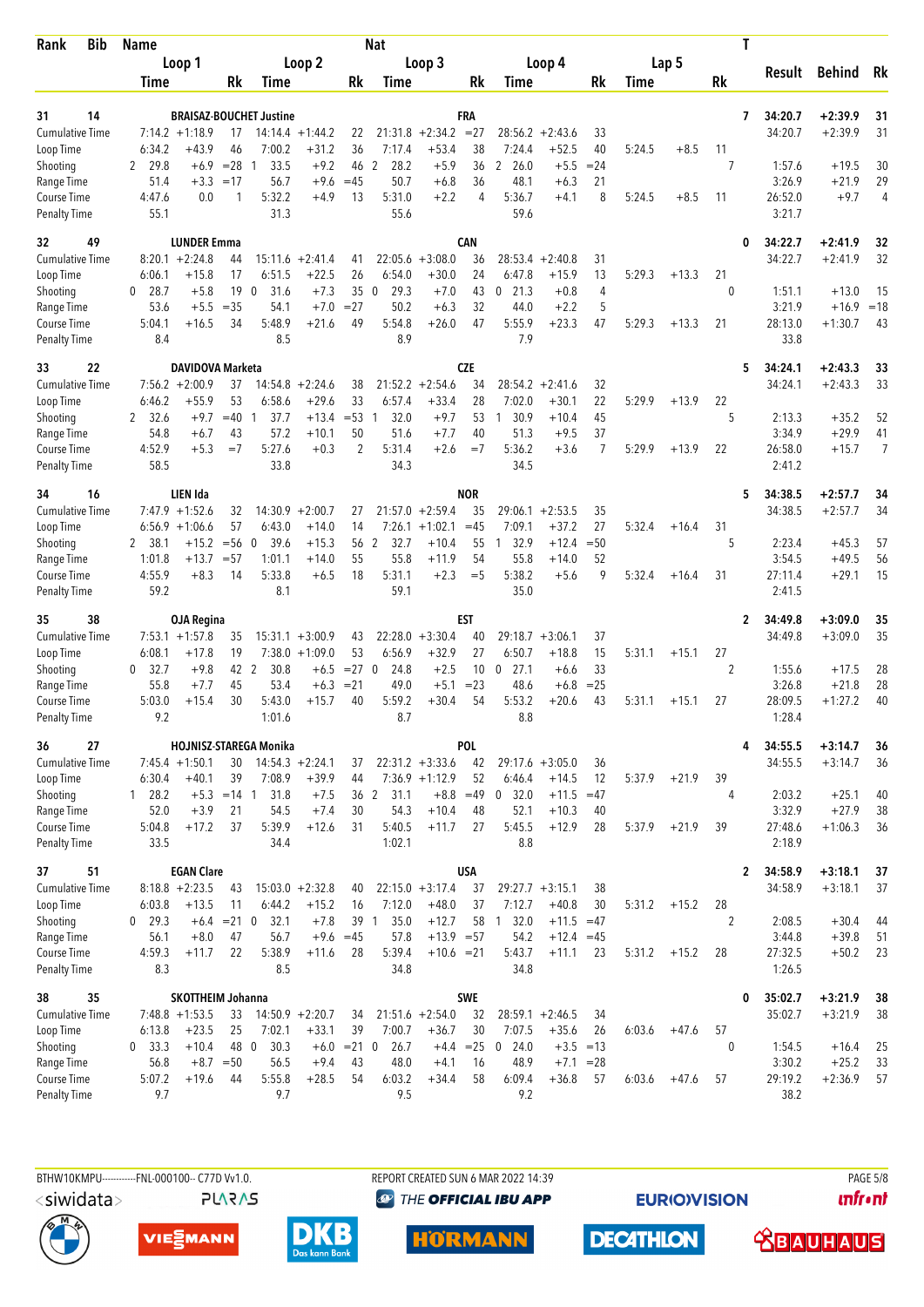| Bib<br>Rank                         | <b>Name</b>              |                             |                      |                             |                                        |               | <b>Nat</b>                   |                               |                |                             |                                 |             |        |         |                | T                 |                    |          |
|-------------------------------------|--------------------------|-----------------------------|----------------------|-----------------------------|----------------------------------------|---------------|------------------------------|-------------------------------|----------------|-----------------------------|---------------------------------|-------------|--------|---------|----------------|-------------------|--------------------|----------|
|                                     |                          | Loop 1                      |                      |                             | Loop 2                                 |               |                              | Loop 3                        |                |                             | Loop 4                          |             |        | Lap 5   |                | Result            | <b>Behind</b>      | Rk       |
|                                     | Time                     |                             | Rk                   | Time                        |                                        | Rk            | Time                         |                               | Rk             | Time                        |                                 | Rk          | Time   |         | Rk             |                   |                    |          |
| 39<br>34                            |                          | <b>SCHWAIGER Julia</b>      |                      |                             |                                        |               |                              |                               | <b>AUT</b>     |                             |                                 |             |        |         |                | 35:18.5<br>4      | $+3:37.7$          | 39       |
| <b>Cumulative Time</b>              |                          | $7:45.5 + 1:50.2$           | 31                   |                             | $14:32.2 + 2:02.0$                     | 28            |                              | $22:30.5 +3:32.9$             | 41             | 29:45.9                     | $+3:33.3$                       | 39          |        |         |                | 35:18.5           | $+3:37.7$          | 39       |
| Loop Time                           | 6:11.5                   | $+21.2$                     | 22                   | 6:46.7                      | $+17.7$                                | 21            |                              | $7:58.3 +1:34.3$              | 56             | 7:15.4                      | $+43.5$                         | $=35$       | 5:32.6 | $+16.6$ | 32             |                   |                    |          |
| Shooting                            | 28.4<br>0                | $+5.5$                      | 17                   | $\mathbf 0$<br>38.1         | $+13.8$                                | 55            | 3<br>31.9                    | $+9.6$                        | 52             | 30.1<br>1                   | $+9.6$                          | 42          |        |         | 4              | 2:08.6            | $+30.5$            | 45       |
| Range Time                          | 53.3                     | $+5.2$                      | 33                   | 58.5                        | $+11.4$                                | 51            | 54.1                         | $+10.2$                       | 47             | 52.8                        | $+11.0$                         | $=42$       |        |         |                | 3:38.7            | $+33.7$            | 46       |
| Course Time<br><b>Penalty Time</b>  | 5:09.2<br>9.0            | $+21.6$                     | 49                   | 5:38.7<br>9.4               | $+11.4$                                | 27            | 5:38.9<br>1:25.2             | $+10.1$                       | 18             | 5:48.8<br>33.7              | $+16.2$                         | 35          | 5:32.6 | $+16.6$ | 32             | 27:48.2<br>2:17.5 | $+1:05.9$          | 35       |
| 41<br>40                            |                          | <b>BENDIKA Baiba</b>        |                      |                             |                                        |               |                              |                               | LAT            |                             |                                 |             |        |         |                | 35:20.2<br>4      | $+3:39.4$          | 40       |
| <b>Cumulative Time</b>              |                          | $8:26.3 +2:31.0$            | 45                   |                             | $15:39.7 + 3:09.5$                     | 46            |                              | $22:18.7 + 3:21.1$            | 38             | 29:56.8                     | $+3:44.2$                       | 41          |        |         |                | 35:20.2           | $+3:39.4$          | 40       |
| Loop Time                           | 6:27.3                   | $+37.0$                     | 36                   | 7:13.4                      | $+44.4$                                | 46            | 6:39.0                       | $+15.0$                       | 10             |                             | $7:38.1 + 1:06.2$               | 51          | 5:23.4 | $+7.4$  | 10             |                   |                    |          |
| Shooting<br>Range Time              | 122.9<br>48.1            | 0.0<br>0.0                  | 1                    | 26.2<br>$1\quad1$<br>51.6   | $+1.9$<br>$+4.5$                       | 2<br>$=10$    | 26.5<br>$\mathbf{0}$<br>47.6 | $+4.2$<br>$+3.7$              | $=22$<br>$=14$ | 2<br>25.1<br>48.6           | $+4.6$<br>$+6.8$                | 17<br>$=25$ |        |         | 4              | 1:40.9<br>3:15.9  | $+2.8$<br>$+10.9$  | 4<br>12  |
| Course Time                         | 5:04.0                   | $+16.4$                     | 33                   | 5:46.2                      | $+18.9$                                | 45            | 5:42.6                       | $+13.8$                       | 34             | 5:46.6                      | $+14.0$                         | 33          | 5:23.4 | $+7.4$  | 10             | 27:42.8           | $+1:00.5$          | 29       |
| <b>Penalty Time</b>                 | 35.2                     |                             |                      | 35.6                        |                                        |               | 8.7                          |                               |                | 1:02.8                      |                                 |             |        |         |                | 2:22.5            |                    |          |
| 58<br>41                            |                          | <b>SANFILIPPO Federica</b>  |                      |                             |                                        |               |                              |                               | <b>ITA</b>     | 29:52.2                     |                                 |             |        |         |                | 35:24.4<br>2      | $+3:43.6$          | 41       |
| <b>Cumulative Time</b><br>Loop Time | 5:59.0                   | $8:38.0 + 2:42.7$<br>$+8.7$ | 46<br>6              | 15:46.3<br>7:08.3           | $+3:16.1$<br>$+39.3$                   | 48<br>43      | 22:37.6<br>6:51.3            | $+3:40.0$<br>$+27.3$          | 45<br>20       | 7:14.6                      | $+3:39.6$<br>$+42.7$            | 40<br>33    | 5:32.2 | $+16.2$ | 30             | 35:24.4           | $+3:43.6$          | 41       |
| Shooting                            | 0<br>31.6                | $+8.7$                      | $=36$                | 34.5<br>1                   | $+10.2$                                | 47            | $\mathbf 0$<br>34.0          | $+11.7$                       | 56             | 33.7<br>1                   | $+13.2$                         | 54          |        |         | $\overline{2}$ | 2:13.9            | $+35.8$            | 53       |
| Range Time                          | 55.2                     | $+7.1$                      | 44                   | 56.7                        | $+9.6$                                 | $=45$         | 57.8                         | $+13.9$                       | $= 57$         | 56.7                        | $+14.9$                         | $= 53$      |        |         |                | 3:46.4            | $+41.4$            | 52       |
| Course Time<br><b>Penalty Time</b>  | 4:55.3<br>8.4            | $+7.7$                      | 13                   | 5:37.5<br>34.0              | $+10.2$                                | 26            | 5:45.3<br>8.2                | $+16.5$                       | 37             | 5:44.1<br>33.8              | $+11.5$                         | 25          | 5:32.2 | $+16.2$ | 30             | 27:34.4<br>1:24.6 | $+52.1$            | 26       |
| 9<br>42                             |                          | <b>EDER Mari</b>            |                      |                             |                                        |               |                              |                               | <b>FIN</b>     |                             |                                 |             |        |         |                | 35:28.6<br>7      | $+3:47.8$          | 42       |
| <b>Cumulative Time</b>              |                          | $7:02.0 +1:06.7$            | 13                   |                             | $14:46.8 + 2:16.6$                     | 32            |                              | $21:32.3 +2:34.7$             | 29             | 29:57.7                     | $+3:45.1$                       | 42          |        |         |                | 35:28.6           | $+3:47.8$          | 42       |
| Loop Time                           | 6:33.0                   | $+42.7$                     | 43                   | 7:44.8                      | $+1:15.8$                              | 54            | 6:45.5                       | $+21.5$                       | 17             | 8:25.4                      | $+1:53.5$                       | 57          | 5:30.9 | $+14.9$ | 26             |                   |                    |          |
| Shooting                            | 143.3                    | $+20.4$                     | 59                   | 2<br>-42.3                  | $+18.0$                                | 58            | 34.5<br>$\mathbf 0$          | $+12.2$                       | 57             | 35.4<br>-4                  | $+14.9$                         | 56          |        |         | 7              | 2:35.6            | $+57.5$            | 58       |
| Range Time<br>Course Time           | 1:05.0<br>4:53.8         | $+16.9$<br>$+6.2$           | 59<br>11             | 1:05.6<br>5:40.1            | $+18.5$<br>$+12.8$                     | 57<br>32      | 56.0<br>5:39.4               | $+12.1$<br>$+10.6 = 21$       | 56             | 57.5<br>5:40.2              | $+15.7$<br>$+7.6$               | 55<br>13    | 5:30.9 | $+14.9$ | 26             | 4:04.1<br>27:24.4 | $+59.1$<br>$+42.1$ | 58<br>20 |
| <b>Penalty Time</b>                 | 34.2                     |                             |                      | 59.1                        |                                        |               | 10.0                         |                               |                | 1:47.6                      |                                 |             |        |         |                | 3:31.0            |                    |          |
| 42<br>43                            |                          | <b>CHARVATOVA Lucie</b>     |                      |                             |                                        |               |                              |                               | <b>CZE</b>     |                             |                                 |             |        |         |                | 5<br>35:45.5      | $+4:04.7$          | 43       |
| <b>Cumulative Time</b>              |                          | $8:03.9 +2:08.6$            | 40                   |                             | $15:01.9 +2:31.7$                      | 39            |                              | $22:35.6 + 3:38.0$            | 44             | 30:02.9                     | $+3:50.3$                       | 43          |        |         |                | 35:45.5           | $+4:04.7$          | 43       |
| Loop Time                           | 6:01.9                   | $+11.6$                     | $=9$                 | 6:58.0                      | $+29.0$                                | 32            |                              | $7:33.7 +1:09.7$              | 50<br>38       | 7:27.3<br>24.9              | $+55.4$                         | 42<br>16    | 5:42.6 | $+26.6$ | 43<br>5        |                   |                    |          |
| Shooting<br>Range Time              | 29.3<br>0<br>53.1        | $+6.4$<br>$+5.0$            | $= 21 \quad 1$<br>32 | 30.1<br>52.5                | $+5.8$<br>$+5.4$                       | $=16$ 2<br>15 | 28.5<br>53.2                 | $+6.2$<br>$+9.3$              | 45             | $\overline{2}$<br>47.7      | $+4.4$<br>$+5.9$                | 19          |        |         |                | 1:53.0<br>3:26.5  | $+14.9$<br>$+21.5$ | 20<br>26 |
| <b>Course Time</b>                  | 5:00.3                   | +12.7                       | 24                   | 5:32.8                      | $+5.5$                                 | $=14$         | 5:41.6                       | $+12.8$                       | 32             | 5:40.5                      | $+7.9$                          | 14          | 5:42.6 | $+26.6$ | 43             | 27:37.8           | $+55.5$            | 28       |
| <b>Penalty Time</b>                 | 8.4                      |                             |                      | 32.6                        |                                        |               | 58.9                         |                               |                | 59.1                        |                                 |             |        |         |                | 2:39.1            |                    |          |
| 36<br>44                            |                          | <b>REID Joanne</b>          |                      |                             |                                        |               |                              |                               | USA            |                             |                                 |             |        |         |                | 5<br>35:52.9      | $+4:12.1$          | 44       |
| <b>Cumulative Time</b>              |                          | $8:07.1 + 2:11.8$           | 41                   |                             | $14:51.5 + 2:21.3$                     | 35            |                              | $22:25.9 + 3:28.3$            | 39             | $30:06.8 + 3:54.2$          |                                 | 44          |        |         |                | 35:52.9           | $+4:12.1$          | 44       |
| Loop Time<br>Shooting               | 6:32.1<br>$1 \quad 24.3$ | $+41.8$<br>$+1.4$           | 42                   | 6:44.4<br>$2\quad0$<br>28.0 | $+15.4$<br>$+3.7$                      | 17<br>$= 5$ 2 | 25.8                         | $7:34.4 +1:10.4$              | 51             | $+3.5 = 16$ 2 25.8          | $7:40.9 +1:09.0$<br>$+5.3 = 19$ | 52          | 5:46.1 | $+30.1$ | 49<br>5        | 1:44.0            | $+5.9$             | 9        |
| Range Time                          | 49.4                     | $+1.3$                      | 7                    | 51.6                        |                                        | $+4.5 = 10$   | 49.1                         | $+5.2 = 25$                   |                | 47.6                        | $+5.8 = 17$                     |             |        |         |                | 3:17.7            | $+12.7$            | 14       |
| Course Time                         | 5:08.6                   | $+21.0 = 45$                |                      | 5:44.5                      | $+17.2 = 42$                           |               | 5:44.0                       | $+15.2$                       | 36             | 5:52.8                      | $+20.2$                         | 40          | 5:46.1 | $+30.1$ | 49             | 28:16.0           | $+1:33.7$          | 44       |
| <b>Penalty Time</b>                 | 34.0                     |                             |                      | 8.3                         |                                        |               | 1:01.2                       |                               |                | 1:00.4                      |                                 |             |        |         |                | 2:44.1            |                    |          |
| 48<br>45                            |                          | <b>CHEVALIER Chloe</b>      |                      |                             |                                        |               |                              |                               | <b>FRA</b>     |                             |                                 |             |        |         |                | 5<br>36:01.6      | $+4:20.8$          | 45       |
| Cumulative Time<br>Loop Time        |                          | $9:11.0 + 3:15.7$           | 56<br>58             | 7:04.6                      | $16:15.6 + 3:45.4$<br>$+35.6$          | 52<br>40      | 7:09.5                       | $23:25.1 +4:27.5$<br>$+45.5$  | 50<br>36       | $30:31.6 +4:19.0$<br>7:06.5 | $+34.6$                         | 48          |        | $+14.0$ | 23             | 36:01.6           | $+4:20.8$          | 45       |
| Shooting                            | 2, 31.1                  | $6:58.0 + 1:07.7$<br>$+8.2$ | 34 1                 | 30.8                        |                                        | $+6.5 = 27$ 1 | 30.1                         | $+7.8$                        | 47             | 21.1<br>$\overline{1}$      | $+0.6$                          | 24<br>$=2$  | 5:30.0 |         | 5              | 1:53.2            | $+15.1 = 21$       |          |
| Range Time                          | 56.0                     | $+7.9$                      | 46                   | 55.6                        | $+8.5$                                 | 36            | 54.5                         | $+10.6$                       | 49             | 46.0                        | $+4.2$                          | 13          |        |         |                | 3:32.1            | $+27.1$            | 36       |
| Course Time                         | 5:02.4                   | $+14.8$                     | 29                   | 5:34.3                      | $+7.0$                                 | 19            | 5:39.8                       | $+11.0$                       | 24             | 5:46.1                      | $+13.5$                         | 30          | 5:30.0 | $+14.0$ | 23             | 27:32.6           | $+50.3$            | 24       |
| <b>Penalty Time</b>                 | 59.5                     |                             |                      | 34.7                        |                                        |               | 35.1                         |                               |                | 34.3                        |                                 |             |        |         |                | 2:43.7            |                    |          |
| 31<br>46                            |                          | <b>MAGNUSSON Anna</b>       |                      |                             |                                        |               |                              |                               | SWE            |                             |                                 |             |        |         |                | 36:04.2<br>5      | $+4:23.4$          | 46       |
| <b>Cumulative Time</b><br>Loop Time | 6:11.9                   | $7:33.9 +1:38.6$<br>$+21.6$ | 26<br>23             |                             | $15:37.8 + 3:07.6$<br>$8:03.9 +1:34.9$ | 45<br>58      | 7:17.5                       | $22:55.3 + 3:57.7$<br>$+53.5$ | 46<br>39       | $30:27.3 +4:14.7$           | $7:32.0 +1:00.1$                | 47<br>46    | 5:36.9 | $+20.9$ | 36             | 36:04.2           | $+4:23.4$          | 46       |
| Shooting                            | 0, 36.2                  | $+13.3$                     | $= 53 \quad 3$       | 32.0                        |                                        | $+7.7 = 37$ 1 | 27.6                         | $+5.3$                        | 33             | $1 \t27.4$                  | $+6.9$                          | 34          |        |         | 5              | 2:03.4            | $+25.3$            | 41       |
| Range Time                          | 56.2                     | $+8.1$                      | 48                   | 56.2                        | $+9.1$                                 | 40            | 51.1                         | $+7.2$                        | 38             | 53.2                        | $+11.4$                         | 44          |        |         |                | 3:36.7            | $+31.7$            | 42       |
| Course Time                         | 5:06.3                   | $+18.7$                     | 43                   | 5:39.3                      | $+12.0$                                | 29            | 5:51.9                       | $+23.1 = 43$                  |                | 6:04.5                      | $+31.9$                         | 52          | 5:36.9 | $+20.9$ | 36             | 28:18.9           | $+1:36.6$          | 45       |
| <b>Penalty Time</b>                 | 9.4                      |                             |                      | 1:28.4                      |                                        |               | 34.4                         |                               |                | 34.3                        |                                 |             |        |         |                | 2:46.7            |                    |          |

**PLARAS** 

BTHW10KMPU-----------FNL-000100-- C77D W1.0. REPORT CREATED SUN 6 MAR 2022 14:39 RAGE 6/8 **<sup><sup>3</sup>** THE OFFICIAL IBU APP</sup>

**EURIOVISION** 

*<u><u>Infront</u>*</u>







**HÖRMANN** 



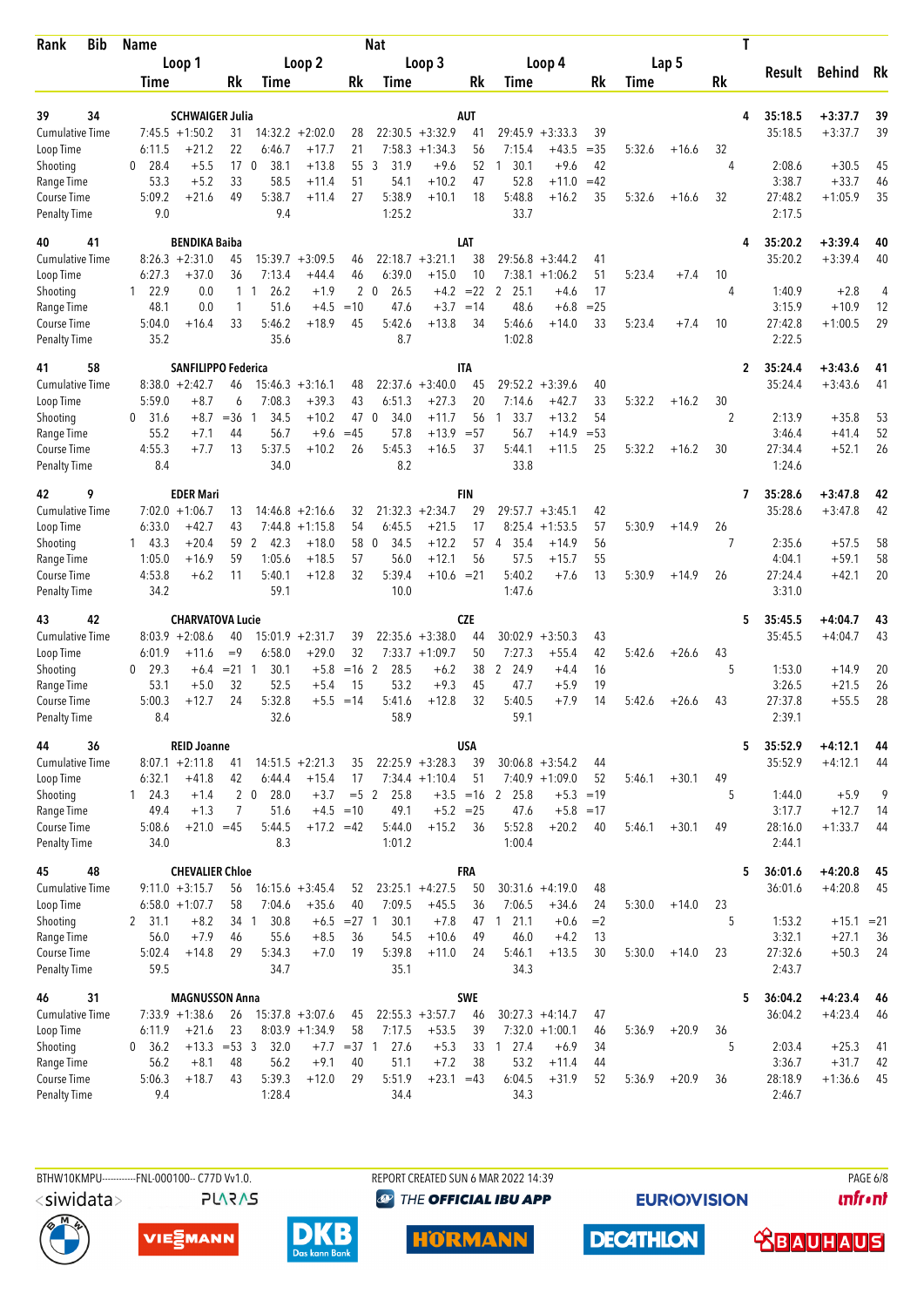| Rank                                | <b>Bib</b> | <b>Name</b>            |                              |                |                                  |                      |                     | <b>Nat</b>                  |                                 |                   |                                |                         |                |        |         | T            |                   |                         |          |
|-------------------------------------|------------|------------------------|------------------------------|----------------|----------------------------------|----------------------|---------------------|-----------------------------|---------------------------------|-------------------|--------------------------------|-------------------------|----------------|--------|---------|--------------|-------------------|-------------------------|----------|
|                                     |            |                        | Loop 1                       |                |                                  | Loop 2               |                     |                             | Loop 3                          |                   |                                | Loop 4                  |                |        | Lap 5   |              | Result            | <b>Behind</b>           | Rk       |
|                                     |            | Time                   |                              | Rk             | Time                             |                      | Rk                  | Time                        |                                 | Rk                | Time                           |                         | Rk             | Time   |         | Rk           |                   |                         |          |
| 47                                  | 54         |                        | <b>LIE</b> Lotte             |                |                                  |                      |                     |                             |                                 | BEL               |                                |                         |                |        |         | $\mathbf{2}$ | 36:05.2           | $+4:24.4$               | 47       |
| <b>Cumulative Time</b>              |            |                        | $8:42.2 + 2:46.9$            | 49             |                                  | $15:32.8 + 3:02.6$   | 44                  |                             | $23:20.6 +4:23.0$               | 49                | 30:20.1                        | $+4:07.5$               | 45             |        |         |              | 36:05.2           | $+4:24.4$               | 47       |
| Loop Time                           |            | 6:12.2                 | $+21.9$                      | 24             | 6:50.6                           | $+21.6$              | 25                  | 7:47.8                      | $+1:23.8$                       | 54                | 6:59.5                         | $+27.6$                 | 19             | 5:45.1 | $+29.1$ | 48           |                   |                         |          |
| Shooting                            |            | 0<br>27.0              | $+4.1$                       | 9              | 28.8<br>$\mathbf{0}$             | $+4.5$               | 9                   | 2<br>24.2                   | $+1.9$                          | 8                 | 22.2<br>0                      | $+1.7$                  | $\overline{7}$ |        |         | 2            | 1:42.4            | $+4.3$                  | 5        |
| Range Time                          |            | 50.5                   | $+2.4$                       | 12             | 53.3                             | $+6.2$               | $=19$               | 47.0                        | $+3.1$                          | 9                 | 44.9                           | $+3.1$                  | 8              |        |         |              | 3:15.7            | $+10.7$                 | 11       |
| Course Time<br><b>Penalty Time</b>  |            | 5:12.9<br>8.7          | $+25.3$                      | 54             | 5:48.4<br>8.8                    | $+21.1$              | 48                  | 5:58.3<br>1:02.4            | $+29.5$                         | 52                | 6:05.9<br>8.6                  | $+33.3$                 | 54             | 5:45.1 | $+29.1$ | 48           | 28:50.6<br>1:28.6 | $+2:08.3$               | 50       |
| 48                                  | 43         |                        |                              |                | <b>KALKENBERG Emilie Aagheim</b> |                      |                     |                             |                                 | <b>NOR</b>        |                                |                         |                |        |         | 3            | 36:07.7           | $+4:26.9$               | 48       |
| <b>Cumulative Time</b>              |            |                        | $8:44.4 + 2:49.1$            | 50             |                                  | $15:43.5 + 3:13.3$   | 47                  |                             | $22:35.1 + 3:37.5$              | 43                | 30:23.5                        | $+4:10.9$               | 46             |        |         |              | 36:07.7           | $+4:26.9$               | 48       |
| Loop Time                           |            | 6:42.4                 | $+52.1$                      | 51             | 6:59.1                           | $+30.1$              | 35                  | 6:51.6                      | $+27.6$                         | 21                |                                | $7:48.4 +1:16.5$        | 54             | 5:44.2 | $+28.2$ | 46           |                   |                         |          |
| Shooting                            |            | 36.6<br>1              | $+13.7$                      | 55             | 30.6<br>$\overline{0}$           | $+6.3$               | 25<br>29            | 25.5<br>$\mathbf 0$<br>48.8 | $+3.2$<br>$+4.9$                | 14                | 2 27.7<br>51.6                 | $+7.2$                  | 35             |        |         | 3            | 2:00.6            | $+22.5$                 | 36       |
| Range Time<br>Course Time           |            | 56.8<br>5:11.2         | $+8.7$<br>$+23.6$            | $=50$<br>51    | 54.3<br>5:56.1                   | $+7.2$<br>$+28.8$    | 55                  | 5:54.4                      | $+25.6$                         | 20<br>45          | 5:53.1                         | $+9.8$<br>$+20.5$       | 38<br>42       | 5:44.2 | $+28.2$ | 46           | 3:31.5<br>28:39.0 | $+26.5$<br>$+1:56.7$    | 34<br>48 |
| <b>Penalty Time</b>                 |            | 34.4                   |                              |                | 8.6                              |                      |                     | 8.4                         |                                 |                   | 1:03.7                         |                         |                |        |         |              | 1:55.3            |                         |          |
| 49                                  | 57         |                        | <b>KUELM Susan</b>           |                |                                  |                      |                     |                             |                                 | EST               |                                |                         |                |        |         | 4            | 36:24.6           | $+4:43.8$               | 49       |
| <b>Cumulative Time</b><br>Loop Time |            | 6:34.1                 | $9:12.1 + 3:16.8$<br>$+43.8$ | 58<br>45       | 15:51.3<br>6:39.2                | $+3:21.1$<br>$+10.2$ | 49<br>11            | 7:39.8                      | $23:31.1 + 4:33.5$<br>$+1:15.8$ | 51<br>53          | 30:43.4<br>7:12.3              | $+4:30.8$<br>$+40.4$    | 49<br>29       | 5:41.2 | $+25.2$ | 41           | 36:24.6           | $+4:43.8$               | 49       |
| Shooting                            |            | 29.4<br>1              | $+6.5$                       | 24 0           | 34.7                             | $+10.4$              | 48                  | $\overline{2}$<br>30.0      | $+7.7$                          | 46                | 25.8<br>1                      | $+5.3$                  | $=19$          |        |         | 4            | 2:00.0            | $+21.9$                 | $=34$    |
| Range Time                          |            | 52.4                   | $+4.3$                       | 24             | 56.8                             | $+9.7$               | 48                  | 55.3                        | $+11.4 = 51$                    |                   | 49.6                           | $+7.8$                  | 32             |        |         |              | 3:34.1            | $+29.1$                 | 39       |
| Course Time                         |            | 5:05.8                 | $+18.2$                      | 42             | 5:33.7                           | $+6.4$               | 17                  | 5:40.9                      | $+12.1 = 29$                    |                   | 5:46.3                         | $+13.7 = 31$            |                | 5:41.2 | $+25.2$ | 41           | 27:47.9           | $+1:05.6 = 33$          |          |
| <b>Penalty Time</b>                 |            | 35.8                   |                              |                | 8.6                              |                      |                     | 1:03.6                      |                                 |                   | 36.3                           |                         |                |        |         |              | 2:24.5            |                         |          |
| 50                                  | 47         |                        | <b>GASPARIN Selina</b>       |                |                                  |                      |                     |                             |                                 | SUI               |                                |                         |                |        |         | 5            | 36:46.9           | $+5:06.1$               | 50       |
| <b>Cumulative Time</b>              |            |                        | $8:41.8 + 2:46.5$            | 48             |                                  | $16:41.5 +4:11.3$    | 57                  |                             | $24:06.1 + 5:08.5$              | 54                | 31:05.0                        | $+4:52.4$               | 50             |        |         |              | 36:46.9           | $+5:06.1$               | 50       |
| Loop Time                           |            | 6:29.8                 | $+39.5$                      | 38             | 7:59.7                           | $+1:30.7$            | 57                  | 7:24.6                      | $+1:00.6$                       | 44                | 6:58.9                         | $+27.0$                 | 18             | 5:41.9 | $+25.9$ | 42           |                   |                         |          |
| Shooting<br>Range Time              |            | $1 \quad 31.6$<br>54.4 | $+8.7$<br>$+6.3$             | $=36$ 3<br>42  | 32.4<br>56.6                     | $+8.1$<br>$+9.5$     | 40<br>44            | 29.2<br>1<br>52.4           | $+6.9$<br>$+8.5$                | $=41$<br>42       | 30.3<br>$\mathbf{0}$<br>54.4   | $+9.8$<br>$+12.6$       | 43<br>47       |        |         | 5            | 2:03.7<br>3:37.8  | $+25.6$<br>$+32.8$      | 42<br>44 |
| Course Time                         |            | 5:01.7                 | $+14.1$                      | 26             | 5:34.6                           | $+7.3$               | 20                  | 5:57.4                      | $+28.6$                         | 51                | 5:56.1                         | $+23.5$                 | 48             | 5:41.9 | $+25.9$ | 42           | 28:11.7           | $+1:29.4$               | 41       |
| <b>Penalty Time</b>                 |            | 33.7                   |                              |                | 1:28.5                           |                      |                     | 34.7                        |                                 |                   | 8.3                            |                         |                |        |         |              | 2:45.4            |                         |          |
| 51                                  | 55         |                        | <b>MAEDA Sari</b>            |                |                                  |                      |                     |                             |                                 | JPN               |                                |                         |                |        |         | 4            | 37:03.7           | $+5:22.9$               | 51       |
| <b>Cumulative Time</b>              |            |                        | $9:09.2 +3:13.9$             | 54             |                                  | $16:30.3 +4:00.1$    | 56                  |                             | $23:49.3 +4:51.7$               | 53                | 31:15.8                        | $+5:03.2$               | 51             |        |         |              | 37:03.7           | $+5:22.9$               | 51       |
| Loop Time                           |            | 6:35.2                 | $+44.9$                      | 47             | 7:21.1                           | $+52.1$              | 48                  | 7:19.0                      | $+55.0$                         | 41                | 7:26.5                         | $+54.6$                 | 41             | 5:47.9 | $+31.9$ | 50           |                   |                         |          |
| Shooting<br>Range Time              |            | 1, 38.3<br>1:01.8      | $+15.4$<br>$+13.7$           | 58<br>$= 57$   | 32.9<br>-1<br>56.9               | $+8.6$<br>$+9.8$     | $=43$<br>49         | 31.1<br>-1<br>55.2          | $+8.8$<br>$+11.3$               | $=49$<br>50       | 30.8<br>$\overline{1}$<br>55.2 | $+10.3$<br>$+13.4$      | 44<br>49       |        |         | 4            | 2:13.2<br>3:49.1  | $+35.1$<br>$+44.1$      | 51<br>54 |
| <b>Course Time</b>                  |            | 4:58.7                 | $+11.1$                      | 20             | 5:49.6                           | $+22.3$              | 50                  | 5:48.8                      | $+20.0$                         | 41                | 5:55.8                         | $+23.2$                 | 46             | 5:47.9 | $+31.9$ | 50           | 28:20.8           | $+1:38.5$               | 47       |
| <b>Penalty Time</b>                 |            | 34.6                   |                              |                | 34.6                             |                      |                     | 35.0                        |                                 |                   | 35.4                           |                         |                |        |         |              | 2:19.8            |                         |          |
| 52                                  | 52         |                        | <b>MAKA Anna</b>             |                |                                  |                      |                     |                             |                                 | POL               |                                |                         |                |        |         | 3            | 37:14.5           | $+5:33.7$               | 52       |
| <b>Cumulative Time</b>              |            |                        | $9:11.4 + 3:16.1$            | 57             |                                  | $16:07.4 + 3:37.2$   | 50                  |                             | $23:14.3 +4:16.7$               | 47                |                                | $31:26.5 + 5:13.9$      | 53             |        |         |              | 37:14.5           | $+5:33.7$               | 52       |
| Loop Time                           |            |                        | $6:51.4 +1:01.1$             | 55             | 6:56.0                           | $+27.0$              | 30                  | 7:06.9                      | $+42.9$                         | 35                |                                | $8:12.2 +1:40.3$        | 56             | 5:48.0 | $+32.0$ | 51           |                   |                         |          |
| Shooting                            |            | $1 \quad 35.0$         | $+12.1$                      |                | 51 0 31.1                        |                      | $+6.8 = 30 0$       | 31.6                        | $+9.3$                          | 51                | 2 32.6                         | $+12.1$                 | 49             |        |         | 3            | 2:10.4            | $+32.3$                 | 48       |
| Range Time<br>Course Time           |            | 58.8<br>5:17.0         | $+10.7$<br>$+29.4 = 58$      | 55             | 56.3<br>5:50.6                   | $+9.2$<br>$+23.3$    | 41<br>51            | 55.9<br>6:01.7              | $+12.0$<br>$+32.9$              | 55<br>56          | 56.7<br>6:09.3                 | $+14.9 = 53$<br>$+36.7$ | 56             | 5:48.0 | $+32.0$ | 51           | 3:47.7<br>29:06.6 | $+42.7$<br>$+2:24.3$    | 53<br>53 |
| <b>Penalty Time</b>                 |            | 35.5                   |                              |                | 9.1                              |                      |                     | 9.3                         |                                 |                   | 1:06.2                         |                         |                |        |         |              | 2:00.3            |                         |          |
| 53                                  | 59         |                        | <b>REMENOVA Maria</b>        |                |                                  |                      |                     |                             |                                 | <b>SVK</b>        |                                |                         |                |        |         | 3            | 37:18.3           | $+5:37.5$               | 53       |
| Cumulative Time                     |            |                        | $9:00.8 + 3:05.5$            | 52             |                                  | $16:28.6 + 3:58.4$   | 55                  |                             | $23:48.7 +4:51.1$               | 52                |                                | $31:21.7 + 5:09.1$      | 52             |        |         |              | 37:18.3           | $+5:37.5$               | 53       |
| Loop Time                           |            | 6:16.8                 | $+26.5$                      | $= 28$<br>39 1 | 7:27.8                           | $+58.8$              | 50                  | 7:20.1                      | $+56.1$                         | 42                | 23.6                           | $7:33.0 +1:01.1$        | 47             | 5:56.6 | $+40.6$ | 55           |                   |                         |          |
| Shooting<br>Range Time              |            | 0, 31.9<br>52.8        | $+9.0$<br>$+4.7$             | 28             | 32.5<br>54.8                     | $+8.2$<br>$+7.7$     | 41 1<br>31          | 25.2<br>49.1                | $+5.2 = 25$                     | $+2.9 = 11$       | $\overline{1}$<br>48.0         | $+3.1$<br>$+6.2$        | 12<br>20       |        |         | 3            | 1:53.2<br>3:24.7  | $+15.1 = 21$<br>$+19.7$ | 24       |
| Course Time                         |            | 5:15.7                 | $+28.1$                      | 55             | 5:56.8                           | $+29.5 = 56$         |                     | 5:54.7                      | $+25.9$                         | 46                | 6:08.0                         | $+35.4$                 | 55             | 5:56.6 | $+40.6$ | 55           | 29:11.8           | $+2:29.5$               | 55       |
| <b>Penalty Time</b>                 |            | 8.3                    |                              |                | 36.1                             |                      |                     | 36.3                        |                                 |                   | 37.0                           |                         |                |        |         |              | 1:57.8            |                         |          |
| 54                                  | 46         |                        | <b>TOLMACHEVA Anastasia</b>  |                |                                  |                      |                     |                             |                                 | <b>ROU</b>        |                                |                         |                |        |         | 5            | 37:58.0           | $+6:17.2$               | 54       |
| <b>Cumulative Time</b>              |            |                        | $8:17.9 +2:22.6$             | 42             |                                  | $15:19.4 + 2:49.2$   | 42                  |                             | $24:49.2 + 5:51.6$              | 57                |                                | $32:03.7 + 5:51.1$      | 55             |        |         |              | 37:58.0           | $+6:17.2$               | 54       |
| Loop Time<br>Shooting               |            | 6:05.9<br>0, 26.9      | $+15.6$<br>$+4.0$            | 16<br>$=7$ 0   | 7:01.5<br>30.3                   | $+32.5$              | 37<br>$+6.0 = 21.5$ | 27.3                        | $9:29.8 + 3:05.8$               | 58<br>$+5.0 = 28$ | 7:14.5<br>$0$ 23.1             | $+42.6$<br>$+2.6$       | 32<br>10       | 5:54.3 | $+38.3$ | 53<br>5      | 1:47.8            | $+9.7$                  | 12       |
| Range Time                          |            | 52.3                   | $+4.2$                       | 23             | 55.8                             |                      | $+8.7 = 37$         | 49.4                        | $+5.5$                          | 28                | 47.1                           | $+5.3$                  | 16             |        |         |              | 3:24.6            | $+19.6$                 | 23       |
| Course Time                         |            | 5:05.2                 | $+17.6$                      | 39             | 5:56.8                           | $+29.5 = 56$         |                     | 6:02.1                      | $+33.3$                         | 57                | 6:18.3                         | $+45.7$                 | 58             | 5:54.3 | $+38.3$ | 53           | 29:16.7           | $+2:34.4$               | 56       |
| <b>Penalty Time</b>                 |            | 8.4                    |                              |                | 8.9                              |                      |                     | 2:38.3                      |                                 |                   | 9.1                            |                         |                |        |         |              | 3:04.7            |                         |          |

**PLARAS** 

BTHW10KMPU-----------FNL-000100-- C77D W1.0. REPORT CREATED SUN 6 MAR 2022 14:39 REPORT CREATED SUN 6 MAR 2022 14:39 **<sup><sup>3</sup>** THE OFFICIAL IBU APP</sup>

**EURIOVISION** 

*<u><u>Infront</u>*</u>

 **<u>CBAUHAUS</u>** 







**HÖRMANN**